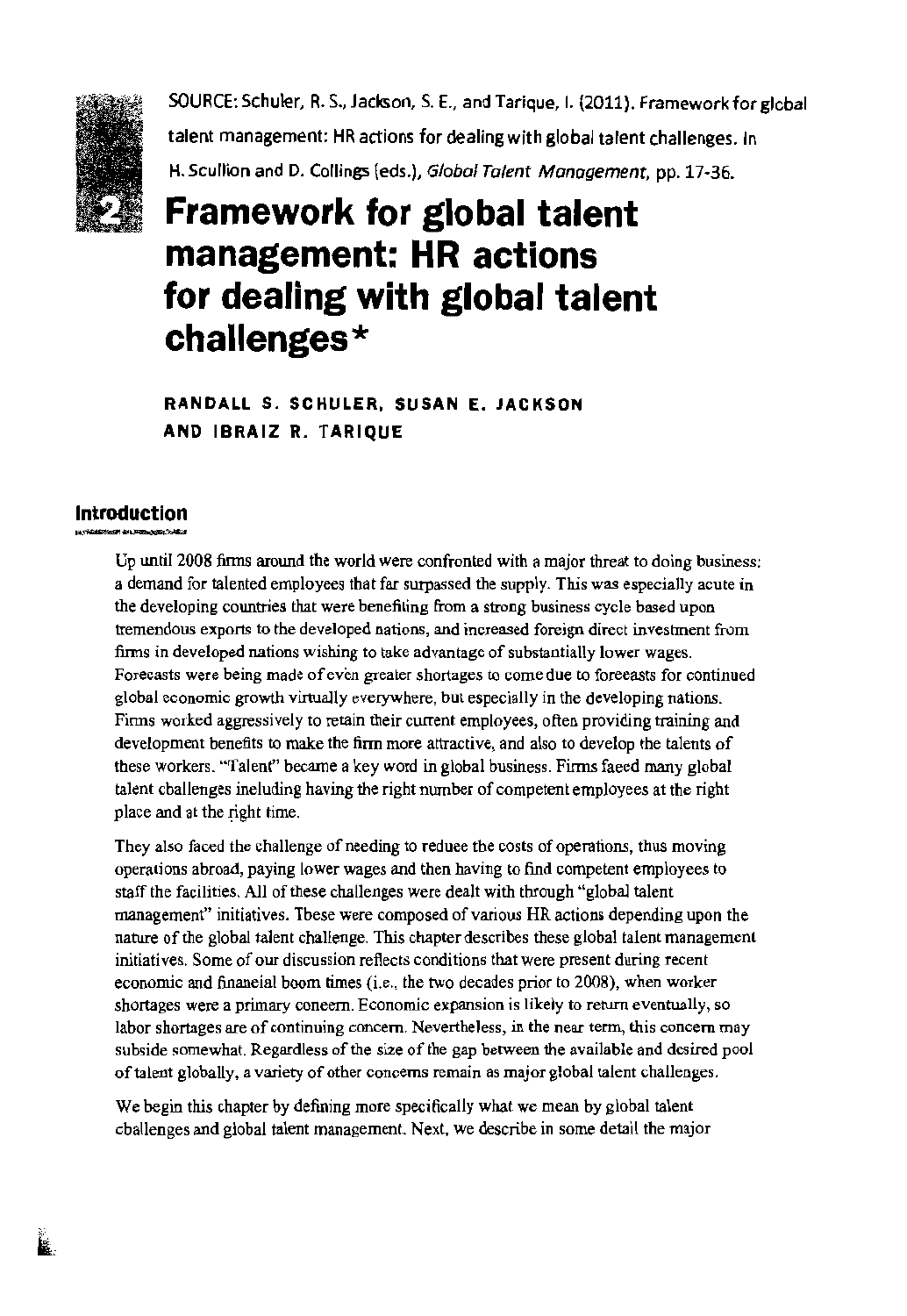#### 18 • Randall S. Schular, Susan E. Jackson and Ibraiz R. Tarique

 $\epsilon$  ,  $\sigma$  ,  $\epsilon_{\rm eq}$  ,

drivers of the global talent ehallenges facing modern multinational firms. Having set the stage by describing the broader context, we then turn to a discussion of specific HR actions that comprise a domain of activity that often is now referred to as "global talent management." Finally, after acknowledging some of the harriers that can make achieving effective global talent management difficult, we conclude with a brief summary of the potential results of effective global talent management. for it is these desired results that motivate multinational firms to contmuously improve their approaches to glohal talent management

**2002年2月11日には新聞の「第一部に連絡」** 

# Global talent challenges and global talent management

In today's rapidly moving. extremely uncertain, and highly comperitive global environment, firms worldwide are encountering numerous global talent challenges. Global talent challenges arise as firms compete on a worldwide stage under dynamic conditions to ensure that they have the necessary amount of talent, at the appropriate places, at the right prices and times. Firms that successfully address these challenges are able to secure and/or create a workforce that meets the talent needs of the firm in the short term while positioning the firm to also meet their longer-term talent needs. We assume that effective global talent management requires employers to be responsive to the concerns of a global workforce and work with them as partners to achieve business objectives. (For a more complete discussion of this partnership perspective, see Jackson *et ai.,* 2009.)

To successfully address global talent challenges, firms of all sizes can and must take advantage of a wide variety of human resource management (HR) actions, which include the development of human resource policies and the design and implementation of specific HR practices (see Jackson *et al.*, 2009). Conceptualized broadly, global talent management refers to the use ofHR actions to ensure access to needed talent by multinational enterprises competing in a global environment; it includes HR policies and practices related to planning and forecasting, obtaining, selecting, motivating, developing, evaluating, retaining, and removing employees consistent with a finn's strategic directions while taking into account the evolving concerns of the workforce and regulatory requirements.

# Major drivers of the global talent challenges

Global talent management is carried out in the context of a dynamic environment. Among the many factors that shape the specific challenges and responses of particular firms are several major drivers, which include: (a) globalization, (b) changing demographics, (c) demand for workers with needed competencies and motivation, and (d) the supply of those needed competencies and motivation. Figure 2.1 depicts the linkage between these drivers and several HR actions used to manage global talent. We describe these drivers in more detail in the following paragraphs.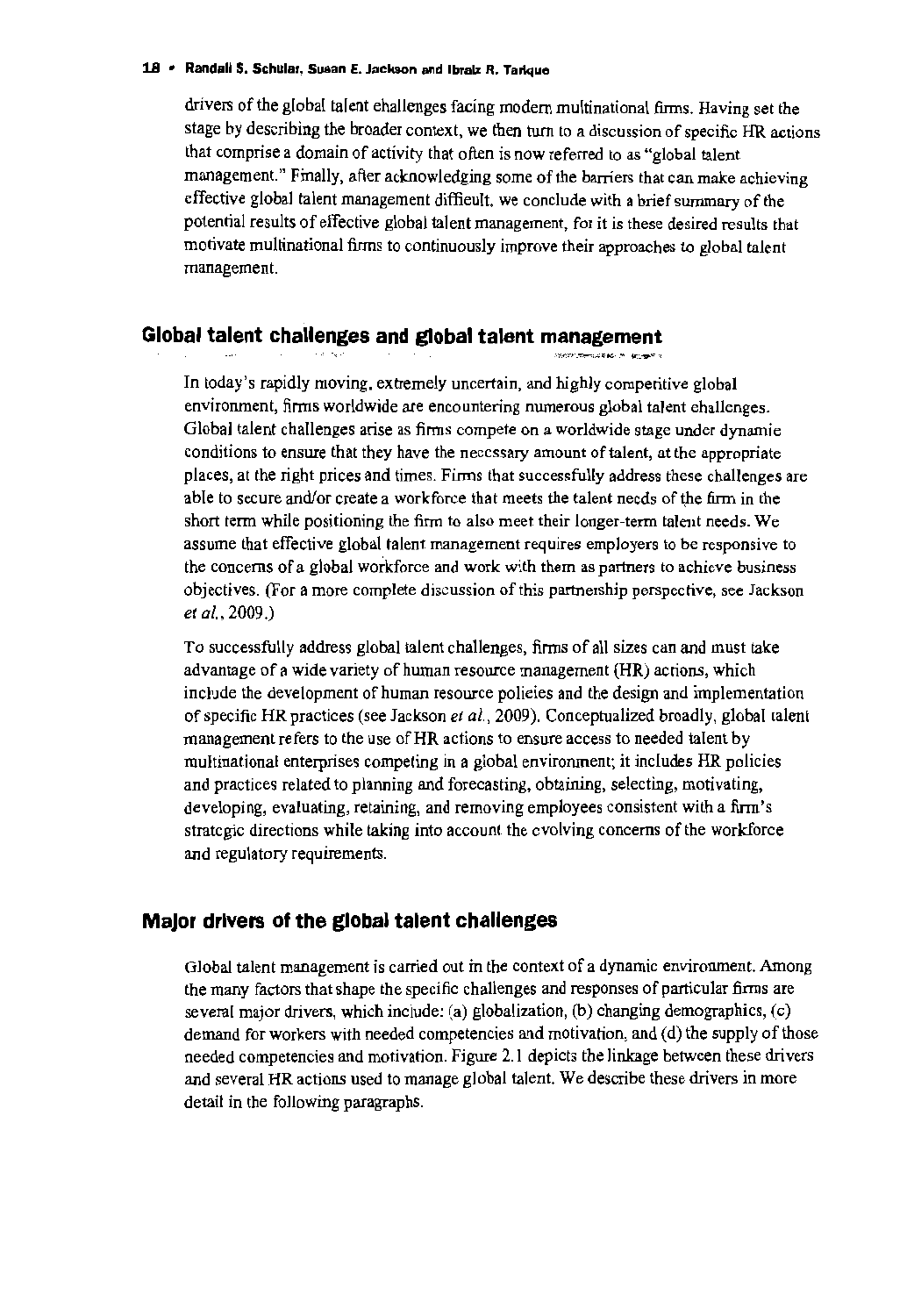#### 22 . Randall S. Schuler, Susan E. Jackson and Ibraiz R. Tarique

i

skilled jobs (National Commission on Adutt Literacy, 2008). And it appears that these increased competencies are being associated with almost all jobs traditionally performed in multinational firms around the world today (Price and Turnbull,  $2007$ ).

In addition to the increased need for basic skills and advanced skill levels for basic entry-level, frontline and skilled jobs, there are a rising number of jobs that involve "knowledge work" and thus there is increasing demand for so-called "knowledge workers." This is true around the world, be it in China. India, Europe or North America. By One estimate, 48 million of the 137 million workers in the U.S. alone can be classified as knowledge workers. Knowledge work often requires competencies that are developed through extensive education and training. Such work is generally seen as capable of having a significant impact on the success of the company (Jackson, Hitt, and DeNisi, 2003). , Knowledge workers include managers, leaders., technicians, researchers, accountants, information specialists, consultants, medical and pharmaceutical professionals. In multinational firms, such knowledge workers often work together in teams that cross cultural and geographic borders: "In the 21st century knowledge creation, integration and the leveraging of sueh "new" knowledge are considered the *raison d'etre* of multinational firms" (Brannen, 2008). "The growing need for talented managers in China represents by far the biggest management challenge facing multinationals and locally owned businesses alike" (Cooke; this volume; Lane and Pollner, 2008). Even if demand for managers and othet knowledge workers has slowed significantly recently, the need for highly motivated and talented knowledge workers is likely to remain strong well into the future (Roach. 2009).

Just before the economic and financial crises began in 2008, the most prevalent question was: "Where are all the workers?" Although this is not the prevalent question today, it is likely to return sooner rather than later: "'Whether you can hear it or not, a time bomb is ticking in C-suites worldwide. Its shock waves will resonate for deeades . . . Surveys eonducted by the firm I work for (Egon Zehnder International) indicate that the number of managers in the rigbt age bracket for leadership roles will drop by 30 percent in just six years. Factor in even modest growth rates, and the average corporation will be left with half the critical talent it needs by 2015" (Fernández-Aráoz, 2009: 72).

Just as the global economy began to slow in 2008, a study conducted by the global staffing agency Manpower, found that nearly 40 percent of37,000 companies across twenry-scven countries were finding it a challenge to hire the people they needed (Manpower, 2008a). A 2007 survey of more than 1,300 senior managers around the world found that the most significant trend expected to affect their business over the next five years was greater competition for talent worldwide (Price and Turnbull, 2007). More specifically, CEOs are searching for industry technical and particularly management skills to support geographic expansion. Many CEOs consider insufficient talent to be a significant barrier to global integration, surpassing the importance ofregulatory and budgetary hurdles {IBM, 2008). Tn other words, most companies worldwide, regardless of size, are confronting and/or will snon confront their global challenge of talent shortage that if ignored will impact their global busmess strategies (Dunning, 2000; Manpower, 2oo8b).

This global talent challenge appears to be a concern across many countries/companies, and especially in India, China and Brazil: According to a recent survey in China "88 percent of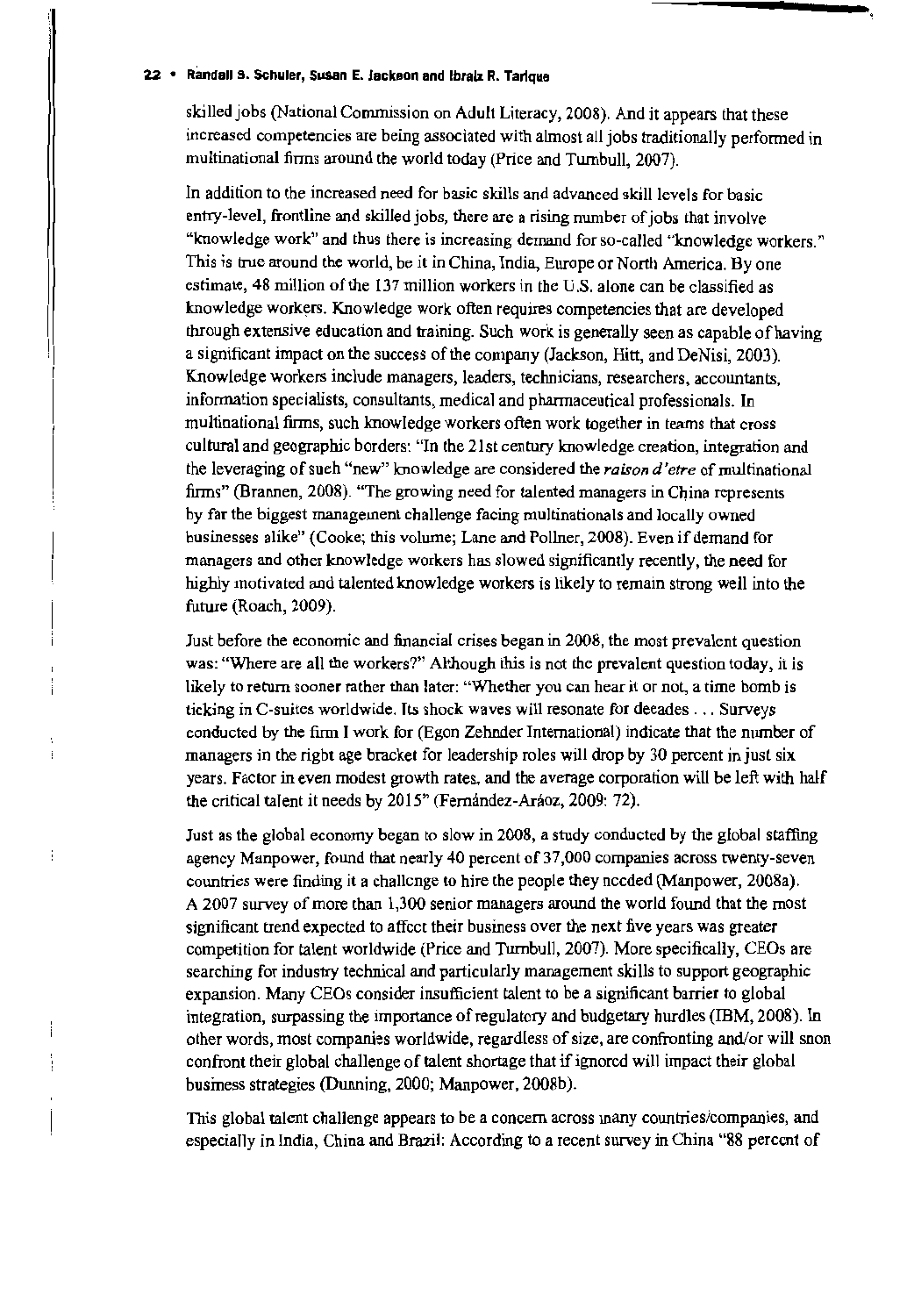Framework for global talent management • 19



Figure 2.1 Framework for global talent challenges and management

# Giobalization: world trade, competition, customers, individuals

Glohalization is a concept that people use when referring to many different phenomena. Of particular relevance to our discussion are: expansion of world trade, intensified competition among firms, the potential to reach many more customers around the world, and the array of individuals worldwide who now comprise a global labor market.

### World trade

The value of world trade expanded from \$89 billion in 1953 to more than \$10 trillion in 2008. Although the contractiou that occurred in 2009 may slow the rate of future expansion in the near term, the value of world trade may nevertheless reach \$27 trillion by 2030. Foreign direct investment (FDI) went from \$59 billion in 1982 to more than \$1 trillion in 2008. The formal labor market expanded from 2 billion workers in 1990 to more than 3.5 billion in 2008. The global economy is projected to expand to \$75 trillion by 2030, up from \$10 trillion in 1970 and \$40 trillion in 2008 (Kearney, 2008; Stephenson and Pandit, 2008). While forecasts of specific values such as these are only best estimates, most observers agree that the long-term trend is for continued expansion of world trade in the longer term. Thus, while forecasts made early in 2009 pointed to a significant slowdown in FDI and world GDP that year (The Economist, February 21, 2009), by the end of the same year, forecasts for 2010 were projecting a modest upturn globally.

# Competition

Competition has never been this intense and so multifaceted: it is fast developing, complex, extremely widespread, but also subject to the current global economic and financial crises (The Economist, February 21, 2009; Zakaria, 2008; Cairns and Sliwa, 2008; IBM, 2008; Hill, 2007). Global competition has forced many firms to improve quality and strive for innovation (often based on rapidly developed and more sophisticated technology), and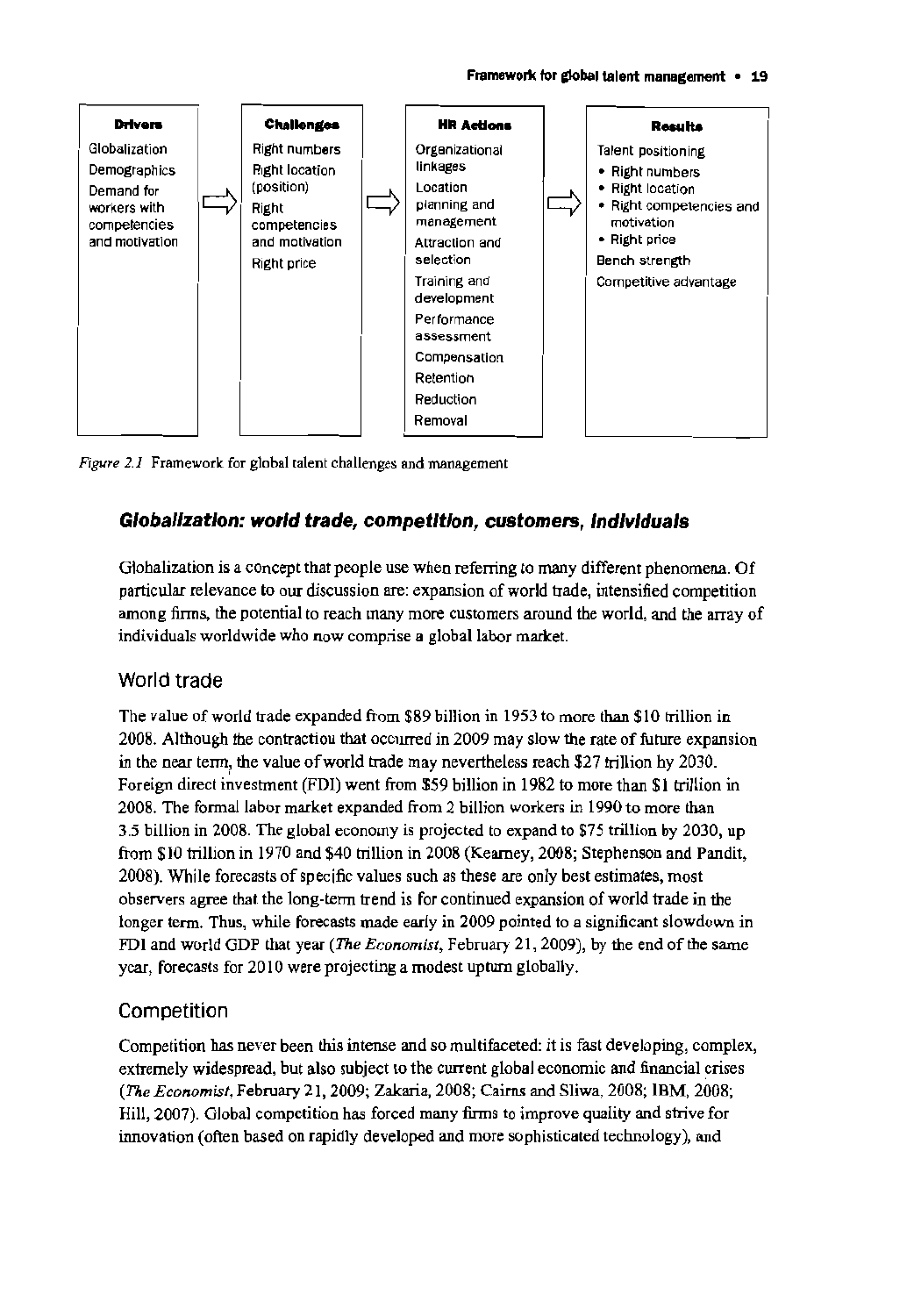#### 20 • Randall S. Schuler, Susan E. Jackson and Ibraiz R. Tarlque

increasingly global competition means that enhanced quality and innovation must be achieved while also keepingeosts low, Thus, small and larger finns in almost every country are being forced to adapt and quickly respond as they compete with firms worldwide to gain and sustain global competitive advantage (The Economist, March 14, 2009; Engardio and Weintraub, 2008; Porter, 1985; IBM, 2008; Stephenson and Pandit, 2008; Palmisano, 2007; Sehuler and Tarique, 2007; Gupta and Govindarajan, 2001). Globalization requires multinational eompanies to seek economies of seale and scope, find and take advantage of optimal loeations while anticipating future relocations, adapt to loeal differences, learn continuously, and transfer knowledge more effectively than their competitors (Ghemawat and Hout, 2007; Porter, 1985; Krugman, 1979; 1981; Gupta and Govindarajan, 2001). A global competitive advantage awaits those finns that succeed in meeting these challenges (Daniels, Radebaugh and Sullivan, 2007).

#### Customers

Cuslomers in virtually all industries arc demanding more, and often for less, The telecom industry is migrating rapidly from traditional fixed-line phone service to mobile, smart phones. Companies like BT (British Telecom) are selling "experiences" more than telephone "hardware." Customers are demanding innovation and BT is responding by focusing on serviees and providing a social networking capability (Werdigier, 2008). And this applies to customers the world over, with some differences reflecting unique eharacteristies of the countries (Zakaria, 2008). Thus for the typieal eompany today, it is important to think and act global (IBM, 2008; Mendenhall, et al., 2008; Diekmann and Barueh, 2010), which ineludes being where the customers are. Increasingly eompanies like Nokia, IBM, Tata, Caterpillar, .and BT find that the growing customer base is in the BRIC eountries (Brazil, Russia, India. and China) and in emerging eeonomies throughout Asia, Latin America, and Eastern Europe. (For a greater consideration of the talent issues in some ofthese emmtries see Part 3 of the current volume.)

#### Individuals

Individuals have been entering into the labor market in increased numbers over the past fifteen years (Zakaria, 2008; Friedman, 2005). It has been estimated that more than 1.5 billion people have entered the global formal labor market during this time. Friedman (2005) argued that the development and spread of inexpensive technologies has flattened the world and facilitated the entry of all these workers into the workforce. One major consequence is the ability of firms to employ workers in the developing economies of the world at much lower wages than is possible in the developed economies. Weekly wages in the developed economies are equivalent to monthly and even yearly wages in developing ecouomies (U.S. Department of Labor, 2008; Gomez-Mejia and Werner, 2008). The movement of work. to an array of dispersed locations that may inelude both developed and developing eeonomies is most likely to sueeeed: when all employees have the needed the competencies and motivations to do the work; when the work of dispersed employees is effeetively coordinated; and when a firm's HR actions are consistent with the full array of relevant employment regulations in every location (Porter, 1985; Hill, 2007; World Bank,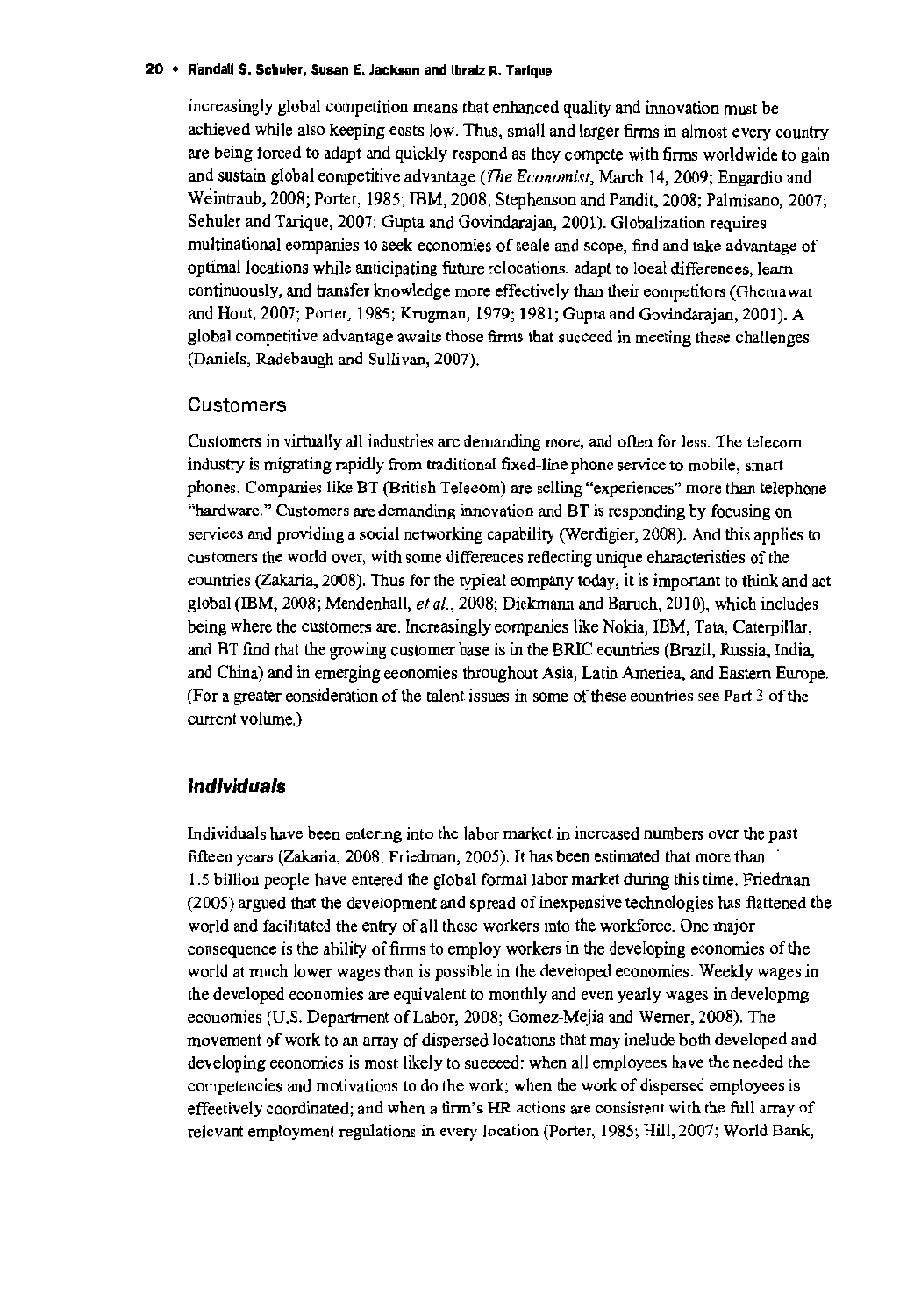2008; Palmisano, 2007). In addition to meeting these challenges, as multinational firms make decisions about workforce location and relocation, they also must address the challenges of developing an appropriate customer base. identifying and outmaneuvering competitors, managing transportation eosts, reducing the possible consequences of political instability, protecting their intellectual property, and rigbts and so on (porter, 1985; Daniels et al., 2007; World Bank, 2008; Palmisano, 2007).

# **Demographics**

Worldwide demographics are another major driver of global talent management. In North America, Western Europe, Japan and Australia, the age of retirement is being ushered in by the baby boomer generation. While this may be a relatively short-term pbenomenon in North America (due to current birth and immigration rates), population shrinkage is a longer-term event in Western Europe and Japan (Strack, *et al.*, 2008). The long-term outlook is grim; by 2025 the number of people aged 15-64 is projected to fall by 7 percent in German}, 9 percent in Ital} and 14 percent in Japan (Wooldridge, 2007; *The &onomlSi,2006a),* 

'·Ifyou take into consideration the IQ milh(m baby boomers expected to retire over the next 15 years (in the U.S.) and only 40 million workers expected to enler the workforce in the same period, you can plainly see that a shortage of workers is imminent" (Adecco, 2008: 9). "By 2010, it is expected the U.S. will face a shortage of more than 10 million workers" (Adecco,2008: 10). And according to Stephen Hitch, a human resource manager at Caterpillar in Peoria, Illinois: "We've got a global problem and it's only going to continue to get worse" (Coy and Ewing, 2007: 28). Of eourse, these pre-2008 projections are now being adjusted somewhat with more baby boomers extending their retirement dates due to significant depletions of their retirement savings as a consequence of the current economic and financial crises (Hansen, 2009a).

While the populations of many developed economies are aging and shrinking in size, the populations of developing and emerging economies are expanding and getting younger (Strack, *et al.*, 2008). Thus there are major variations in demographic charaeteristics by age and by region that multinational firms need to know and consider in locating and relocating their operations internationally.

### Demand for workers with competencies and motivation

Although the paee of globalization has dimmlshed greatly, new Jobs are still being created that require bigher levels of competencies. which are broadly defined as "basic and advanced skills, knowledge and abilities," or the "right know-how" (Daniels, *et al.*, 2007; Palmisano, 2007). For existing jobs, there is a growing need for employees who are willing to do the job under new and changing conditions that require the development of additional competencies (motivation). For skilled jobs, for example, there is a need for increased competencies to operate more sophisticated machinery, to interact with more demanding customers and to use more advanced technology to perform the functions of the traditional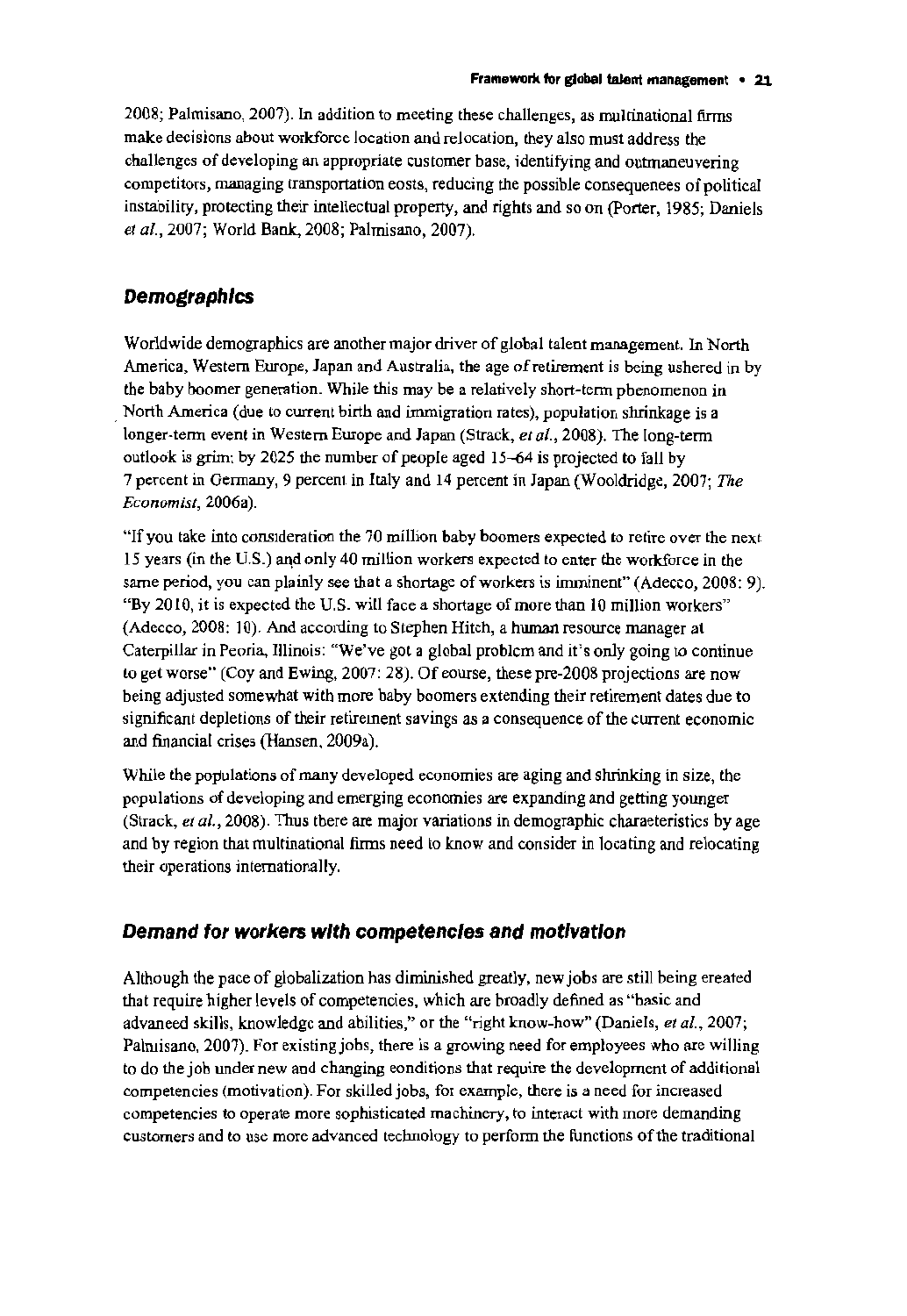the Chinese executives said their globalization efforts were hindered by the scarcity of people with real cross-eultural knowledge or experience managing foreign talent; ninety-three percent said that Chinese eompanies would not achieve their global aspirations unless they developed suitable leaders more aggressively" (Dietz, Orr and Xing, 2008). For entry-level corporate positions, there seems to be a mismatch between the skills found among graduates in many Chinese universities and the types of skills that are needed by local, regional and multinational companies (Lane and Pollner, 2008). (See also Cooke, this volume for a detailed discussion of the talent issues in China.)

The most frequently cited reasons for candidates being under-qualified include: poor English skills (which are needed to conduct international business), laek of experience working in teams, and a reluctanee to assume leadership roles (Guthridge, Komm and Lawson, 2008). So while the graduation numbers of eountries like India, China and Brazil are very impressive, those who are qualified to begin working in many companies are significantly less so. For example, in India, the percentage of engineering graduates deemed qualified enough to hire is estimated to be 25 percent; in China the estimated portion is 10 percent; and in Brazil it is 13 percent (Guthridge, et al., 2008). Guthridge et al. predieted that India would face a shortage of 500,000 staff capable of doing work for multinationals (Engardino, 2007). Clearly, the skills gap is threatening the technology boom in India (Sengupta, 2006). According to Jose Sergio Gabrielli, President of Petrobras, the state-run oil company in Brazil, "The lack of availability of teehnieal ability may be a constraint on growth, no doubt about it" (Downie, 2008: C1,5; see also Doh et al, this volume). The supply situation in other major countries around the world is largely the same as in India, China and Brazil.

#### Supply of workers with requisite competencies and motivation

In developed economies such as North America, Western Europe and Japan there is also an expected shortage of competencies. According to a report from the U.S. National Commission on Adult Literaey (2008) between 80 and 90 million American adults do not have the basic communication (also ealled people or "soft") skills to function well in the global economy or to earn family-sustaining wages. Alone among other advanced industrial eountries, American 25 to 35 year olds are not as well educated as their parents. This same reality is also being found in Amb nations where the younger generation sees that connections rather than education are often the route to career success (Harry, 2007; See also Ali's contribution to this volume). According to the U.S. National Commission on Adult Literacy, declining educational achievement now puts the U.S. at a competitive disadvantage (2008). The lack of technical knowledge workers continues to drive companies such as Microsoft, Ciseo and Wipro to plead with the U.S. Congress to expand the number of H-1B visa permits granted each year (Preston, 2008; Herbst, 2009; Wadhwa, 2009).

Today the situation related to worker "shortages" is substantially different from the preeeonomic and financial crises period described above, the period of time when "global talent" management" became popular (The Economist, February 21, 2009). By late in the year 2008, a majority of companies that had already begun to downsize were planning to eontinue making niore cuts that year (McGregor, 2009). So, while the shortages deseribed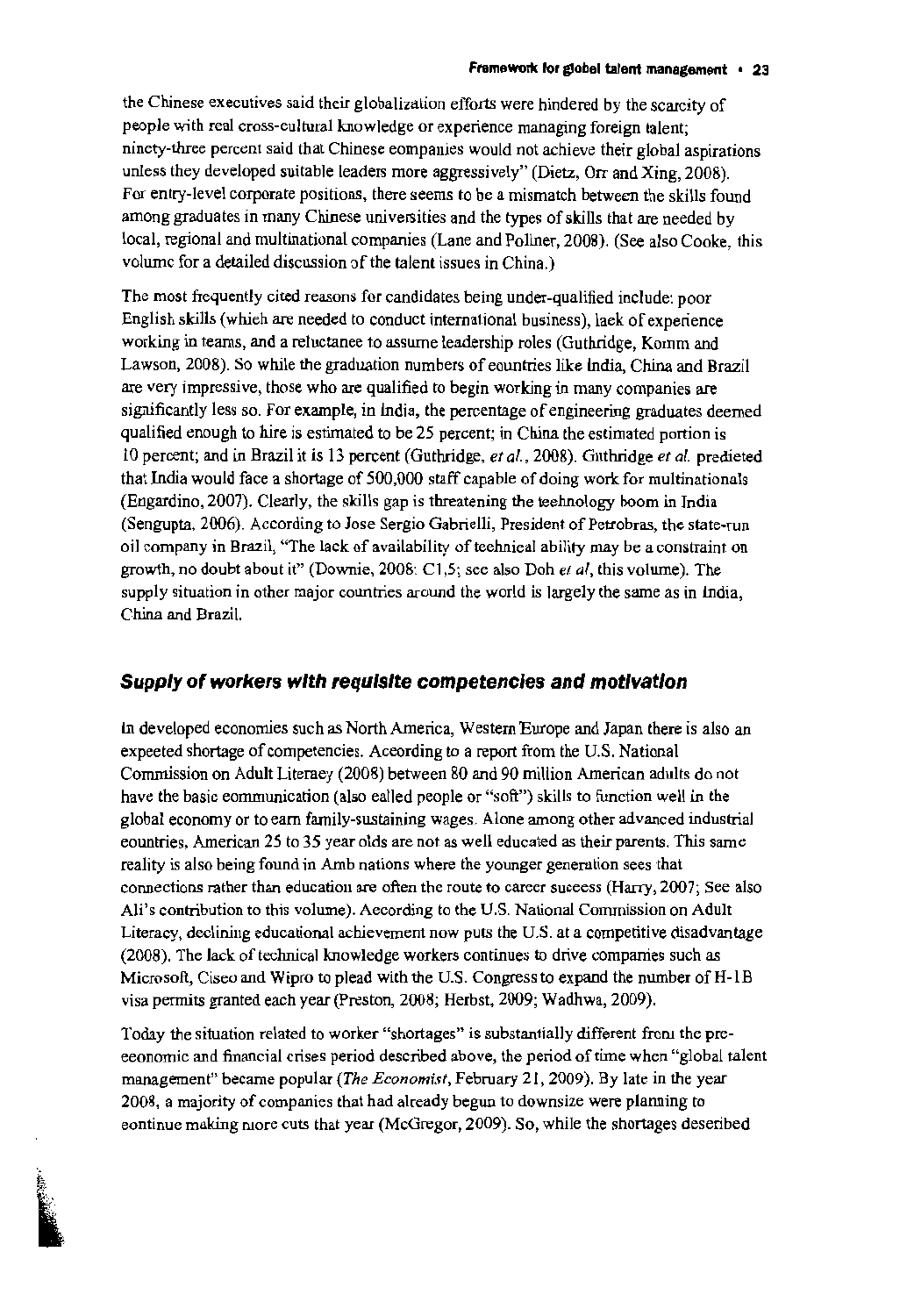#### 24 • Randall S. Schuler, Susan E. Jackson and Ibralz R. Tarique

above are likely to return eventually, in the near term firms may find that there is a surplus of workers at all levels of competency and motivation worldwide. As the economic slowdown continues, it will result in reduced demand for goods and services worldwide. creating excess capacity in most finns and putting downward pressure on prices. The pressure for cost reduction may become intense and the use of workforce cost reduction may become irresistible (Mohn, 2009; *The Economist*, February 21, 2009). An increase in recent mergers and acquisitions to reduce capacity and costs suggests that workforce reductions are likely to continue in the next few years *(The Economist,* Marcb 14, 2009). Competition among workers and countries is likely to result in more wage competition and more governmental support to encourage firms to bring jobs to their country.

Because these conditions will be with us for the near term, it seems appropriate to include them in our discussion and framework of global talent management (GTM). That is, we recognize that managing global talent is difficult in times of both talent shortages and talent surpluses. Because labor market conditions are always in flux, global talent management requires firms to stay focused on bow the actions they take in the near term might influence their ability 10 adapt to changing conditions in the longer term. Furthermore, we include the talent characteristics of location and price (wage level) in our treatment ofGTM. For a more eomplete treatment of this approach and a review of the academic GTM literature see Tarique and Schuler (2010).

#### Global talent challenges: summary

Thus there are several global talent challenges that firms need to manage as effectively as possible, including:

- too little talent is available now when it is needed
- too much talent is avallable now and it is not needed
- the needed talent is available in the wrong place (or position)
- the needed talent is available at the wrong price.

As a consequenee of sucb conditions, fums may need to: (3) reduce/add workers and positions in their home country; (b) move to another country and establish new operations at lower cost levels; or (e) reduce/add workers even in other countries. In addition, they may need to train and develop existing staff rather than hire new staff from the outside, They may also need to improve their performance management and compensation systems to ensure that the workers they have are as productive as they can be, In some situations, firms may need to reduce and remove workers from multiple locations. In other words, there are many HR actions that can be taken by firms, both to manage through the current environment of economic and financial crises, and to position themselves for the period of recovery after the crises. Appropriate HR actions taken to address the challenges of global talent management can enable a multinational firm to gain and sustain a global competitive advantage (Lane and Pollner, 2008; Porter, 1985; Stephenson and Pandit, 2008; Palmisano, 2007).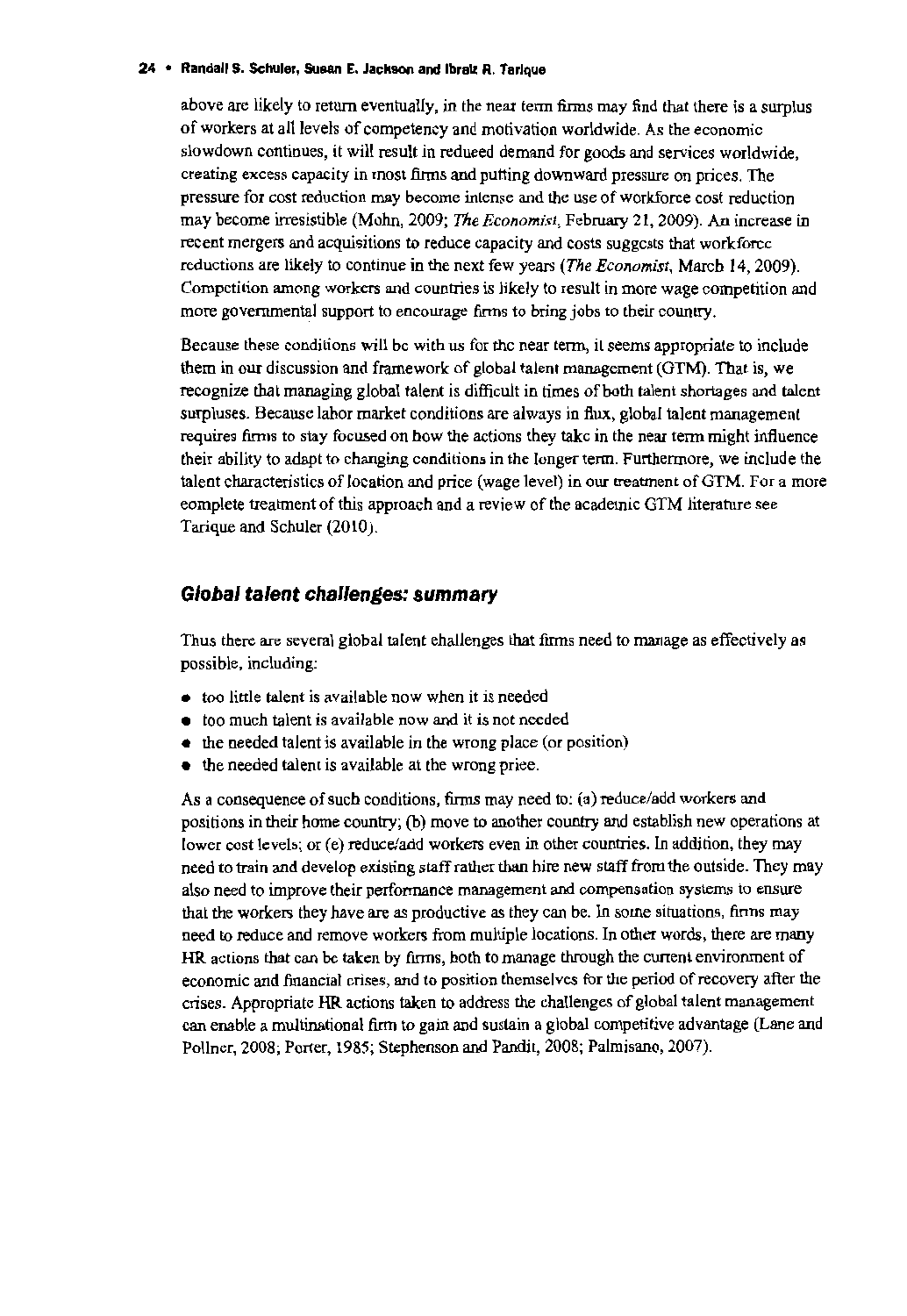# HR actions to address global talent challenges

 $\cdot$   $\cdot$   $\cdot$   $\cdot$   $\cdot$   $\cdot$   $\cdot$ and court

Due in part to the existence of many drivers of the global talent challeuges, there are many possible HR actions that firms can use in their global talent management initiatives (Beechler and Woodward, 2009). Matching an accurate diagnosis of a company's talent management situation with possible HR actions is a first step in gaining and sustaining a global competitive advantage that may result from the successful implementation of the correct action. Several categories of possible HR actions that can be considered by multinational firms include:

- organizational linkages
- location planning and management
- attraction and selection
- training and development
- performance assessment
- compensation
- **•** retention
- reduction, and
- removal.

#### Organizational linkages

Talent management actions can only gain and sustain a global competitive advantage if they are linked to the actions and strategies of the organization (Nag, Hambrick and Chen, 2007). Nokia decided to relocate to Cluj. Romania knowing that thc labor foree there was both competent and willing to work at substantially lower wages than the workforce in Bochum, Germany (Ewing, 2008). This move by Nokia fit well with tbeir business strategy, which was to produce high quality cell phones in a highly competitive market ncar a new market place. The HR actiou reflected a tight linkage between the firm's business strategy and its global talent management strategy. This linkage was possible because Nokia gathered extensive labor market information and then used it to make an informed decision about where to  $(re)$  locate their operations. The business strategy and talent management strategy development reflected a tight reciprocal linkage (Ewing, 2008).

### Location planning and management

Multinational firms such as Nokia have been rapidly expanding and (re)locating around the world (Porter, 1985; Hill, 2007; Daniels, *et al.*, 2007; Ewing, 2008). In a period of just three years, IBM hired more than 90,000 people in Brazil, China and India (Hamm, 2008), In 2001 Accenture had 250 employees in India; by 2007 it had more than  $35,000$ employees there (Engardino, 2007). As a consequence of firms moving rapidly to India, India's seemingly unlimited skilled labor supply was nearly fully employed by 2008. Now, companies thinking about moving operations to India need to develop new talent

management strategies in order to attract workers away from their existing employers,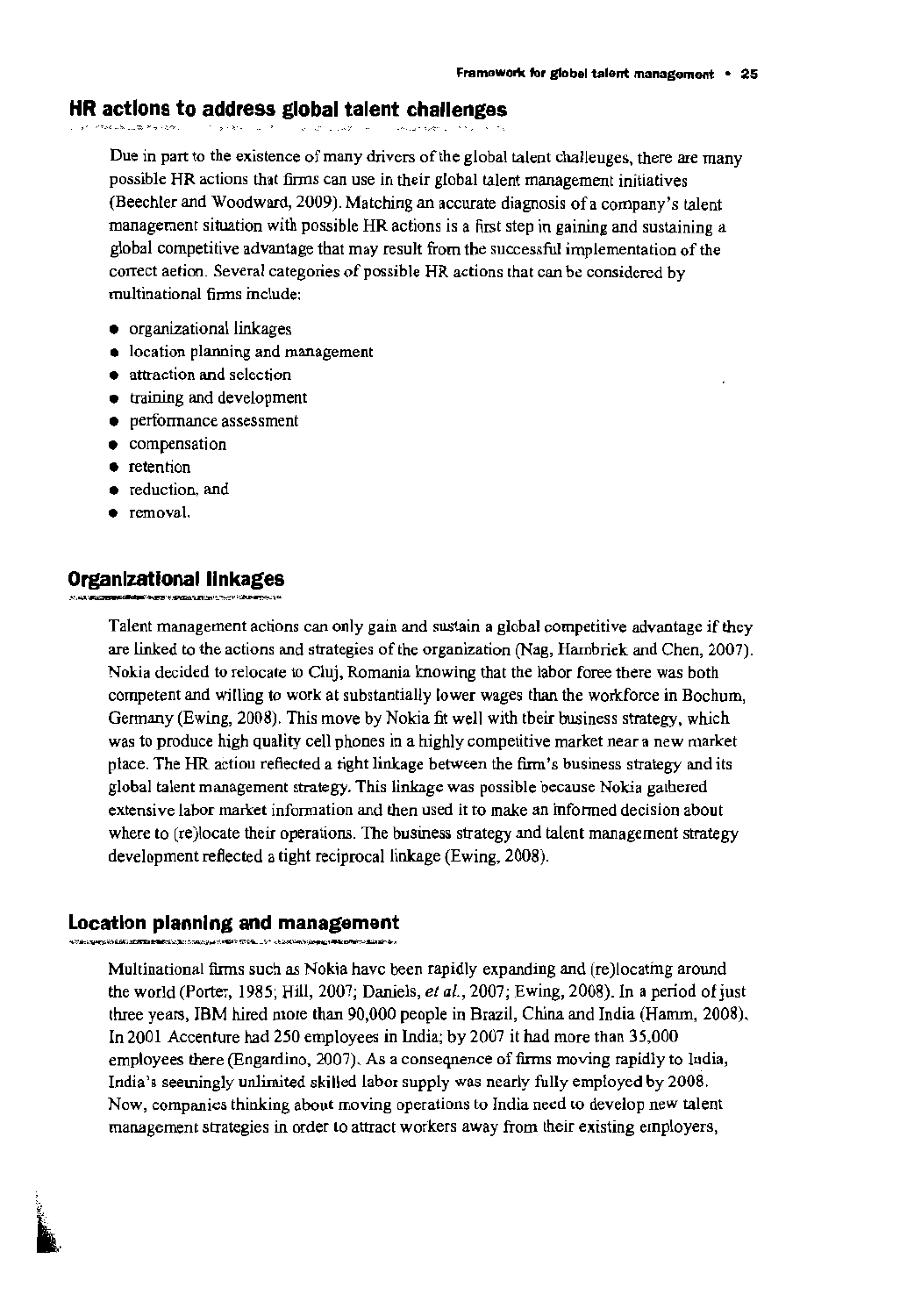#### 26 **• Randall** S. SchUler, **SIl&fHl E, Jaclu;on and 1bl'9Iz R. rartque**

and then retain these same individuals (see also Doh *et al*, this volume). As the available supply of workers shrinks, decisions must be made about whether to locate elsewhere or perhaps develop training programs to train for the competencies that are needed, as Miccowft has done in China and Nokia did in Romania (Chen and Hoskin, 2007; MeGregor and Hamm, 2008). When Chinese companies locate abroad, they also send many of their own employees to help ensure a supply of dependable labor at the right  $price$  (Wong, 2009).

Multinational firms that are now thinking of expanding or relocating operations confront a large number of questions that are the essence of location planning and management, including:

- Why go? Why move at all from where we are right now? Should we rather just outsource part of our existing operations, or offshore part of our existing operations?
- Where go? What locations should we move to? Have we done country assessments on the country locations on such issues as: compensation levels, workforce skills availability, employment legislation, and culture compatibility? An extensive list of items composing a "country assessments for location management decisions for IHRM" is shown in Figure  $2.2$ .
- How go? Shall we expand our operations by ourselves? Should we outsource some of our existing operations to others? Should enter into a joint venture with a local partner? Should we use a merger or aequisition?
- When go? Do we need to go within a year? Do we have time to develop an image in a new country that will enable us to attract the best applicants (i.e., be perceived as "One of the Best Companies to Work for"?). If we enter another country, will we need to develop new ways of managing the workforce? Will we have to change our practices of recruiting and training. for example, for the local employees? Win want to create a cornmon set of HR policies and practices for all our locations?
- How link? How do we link employees in multiple international locations with each other so as to gain efficiencies and transfer knowledge effectively?

Besides addressing these questions, multinational firms will likely ueed to also engage in more traditional human resource planning and forecasting, i.e., mak:ing estimates of the numbers of tndividuals and skills that will be needed in their various locations, using existing attrition and retirement data of the current employees in conjunction with the business plans of the firm. Of course, even traditional planning tools may benefit from modifications that take into account the fact that the past is not always a good predictor of the future, espeeially in these more uncertain and dynamic times (Cappelli, 2008). Under conditions of great uncertainty, scenario pianning might be more prudent than thc use of more traditional forecasting techniques (Courtncy. 2008; Dye, Sibony and Vigueric, 2009; *The Economist*, February 28, 2009).

### Attraction and selection

Today organizatioos are finding that they are having a much more challenging time finding workers with the competencies they need to perform a wide variety of jobs, regardless of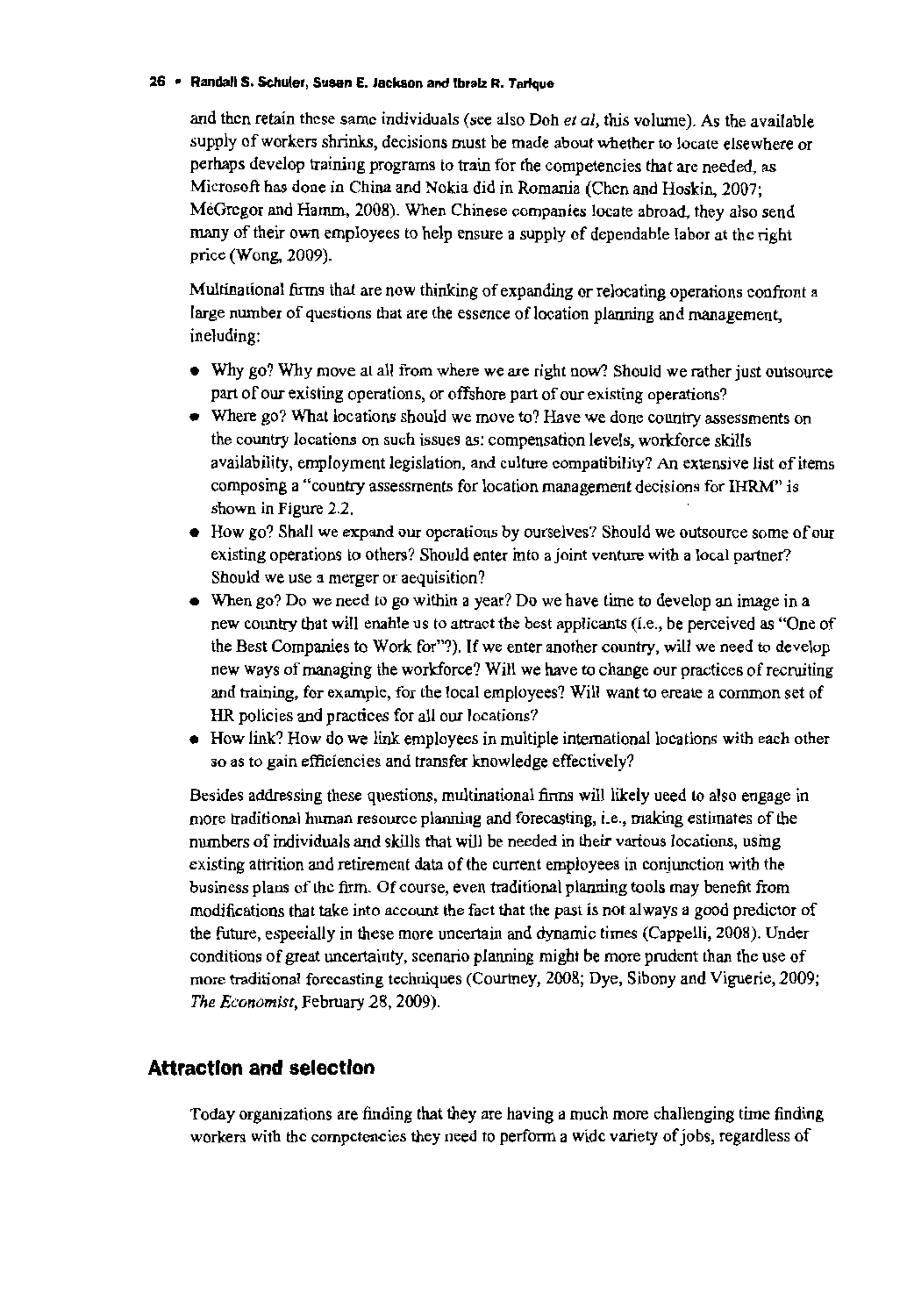| Topic                                       | Content                                                                                                                                                                                     | Example Websites                                                                                                                                                                                                                           |
|---------------------------------------------|---------------------------------------------------------------------------------------------------------------------------------------------------------------------------------------------|--------------------------------------------------------------------------------------------------------------------------------------------------------------------------------------------------------------------------------------------|
| General facts<br>about country              | Size, location, population,<br>Infrastructure, country<br>culture, customs, business<br>etiquette, political<br>systems, societal<br>concerns, natural<br>resources, educational<br>system. | (odci.gov/cia/publications/factbook; getcustoms.com;<br>cyborlink.com; economist.com/countries;<br>news.bbc.co.uk/2/hi/country_profiles/default.stm;<br>geert-hofstede.com; foreignpolicy.com; bsr.org;<br>export.gov/marketreseareh.html) |
| Attractiveness<br>of country to<br>business | Familiarity of country,<br>government support;<br>favorable labor<br>conditions; economic<br>and political stability                                                                        | (economist.com; doingbusiness.org;<br>sustainability.org; bsr.com;<br>news.bbc.co.uk2/hi/business/5313146.stm;<br>kpmg.com; orcworldwide.com)                                                                                              |
| Competitive-<br>ness factors                | Familiarity of country,<br>government support;<br>favorable labor conditions;<br>economic and political<br>stability                                                                        | (economist.com; doingbusiness.org;<br>sustainability.org; bsr.com;<br>news.bbc.co.uk2/hi/business/5313146.stm;<br>kpmg.com; orcworldwide.com)                                                                                              |
| FDI flows/<br>levels                        | Amount of foreign direct<br>investment coming mto a<br>country by other countries<br>and companies<br>establishing operations or<br>buying operations                                       | (economist.com; census.gov/foreign-trade/balance)                                                                                                                                                                                          |
| Labor market                                | Regulations, size,<br>competencies, ease of<br>hiring/fining, costs,<br>unemployment rates                                                                                                  | (doingbusiness.org; manpower.com; adecco.com;<br>atkearney.com; wfpma.org; pwc.com; mckmsey.com;<br>ilo.org/public/English/employment/index.htm)                                                                                           |
| HR policies<br>(actual/likely)              | Wage levels for several<br>job classes; talent<br>management; human<br>resource planning; union<br>qualities; T&D support;<br>safety and health                                             | (dol.gov; ilo.org; atkearney.com;<br>economist.com/countries; businessweek.com; ft.com;<br>iht.com; beg.com; mckinsey.com; jobzing.com)                                                                                                    |

Figure 2.2 Country assessments for location management decisions

C Randall S. Schuler, 2010, Rutgers University (selected websites provided to access current data on topics of interest).

worldwide location (Scullion and Collings, 2006). In essence, workers at every level are more important than ever to multinationals that hope to bc competitive, both globally and locally (Guthridge, et al., 2008; Huselid, Beatty and Becker, 2009). How firms navigate this challenge reflects assumptions they make about workforce management. Two philosophically distinct approaches to attracting and selecting talent are evident in the current literature: One approach assumes that some of a firm's employees are more valuable than others. Huselid et al. (2009) capture this approach with the use of alpha terminology, e.g., Type "A" players, Type "B" players, and Type "C" players. They also assign these same letters to the positions in the firm. For positions, "A" indicates the most significant impact on the firm's strategy and its key constituencies and positious that offer the greatest variability in performance. For players (the employees), "A" indicates those employees who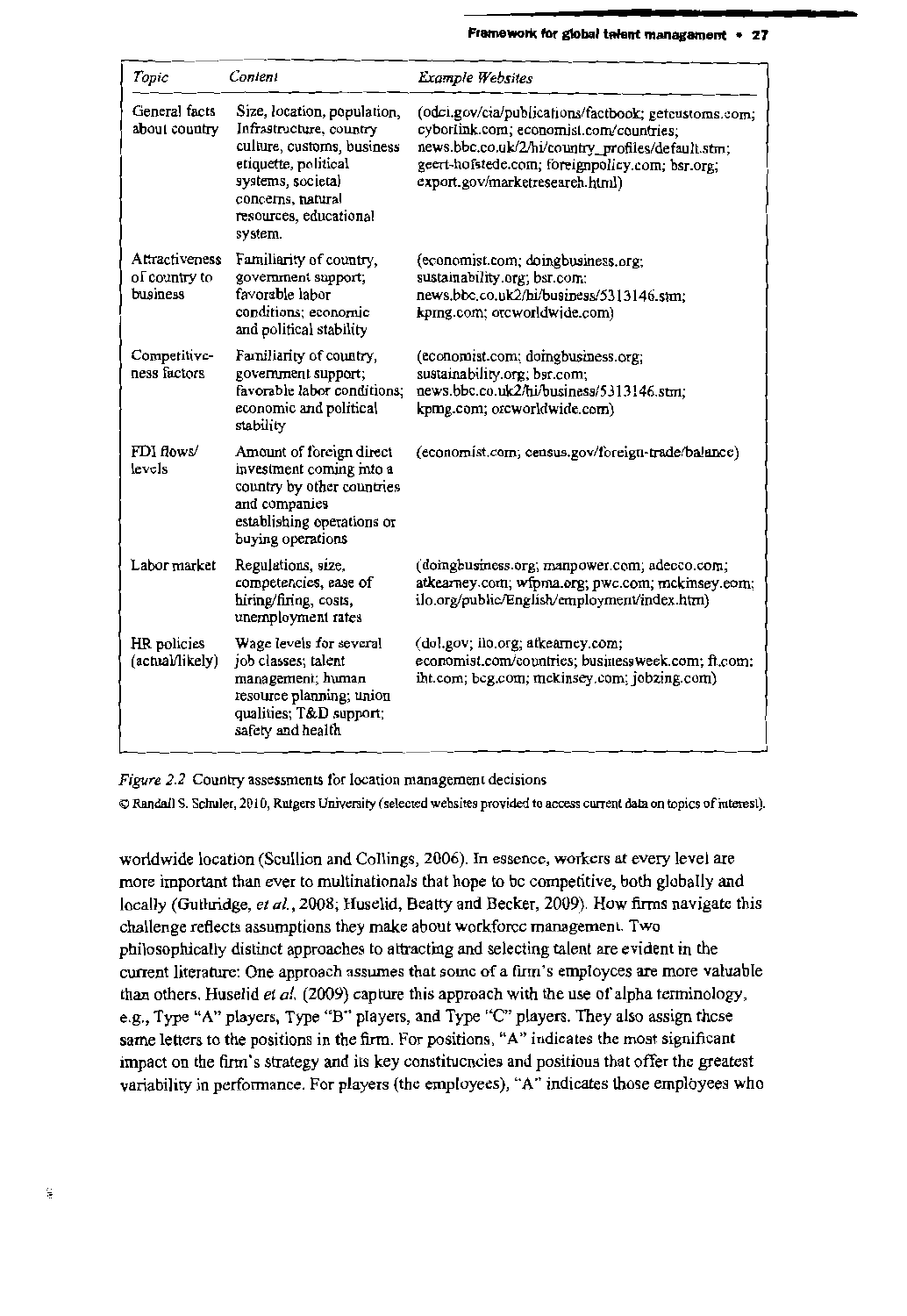#### 28 • Randall S. Schuler, Susan E. Jackson and Ibraiz R. Tarloue

perform at the highest level of performance variability. The result of this categorization is that firms then would devote the most, but certainly not all, of their resources in their global talent management efforts to "A"-"A" combinations.

In contrast to what Huselid et al. (2009) refer to as their "differentiated workforce approach," companies like the UK insurance company Aviva have developed a global talent management strategy that focuses on managing the "vital many" rather than risks alienating the bulk of its workforce by focusing exclusively on highfliers" (the "A"-"A" combinations) (Guthridge, et al., 2008).

From the premise that all employees are equally valuable (vs. the differentiated approach in which some are treated as more important than others), flows a number of actions that help confront the talent management challenge. Rather than differentiate the workforce based on their value to the firm, the alternative approach leads a firm to create differentiated value propositions to attract and retain the full diversity of applicants and employees available in the labor market. For example, the UK retailer Tesco develops scparate recruiting and selection tactics for applicants for frontline clerks depending upon whether they are straight from school, are part-time or graduates wanting full-time work. There is a separate website whose materials and language are tailored to that group (Guthridge, et al., 2008). Tactics used for different groups are based on what the firm considers will be most effective and valued by the applicants, not on the firm's view that some applicants are more valuable than others.

Although we have presented these two competing philosophies as if firms must choose one or the other, this is overly simplistic. Indeed, a better approach to thinking about who is included as "talent" may be to recognize that firms vary in their degree of inclusiveness, going from including everyone (high inclusiveness) to only the top 5 percent or so (low inclusiveness).

#### **Training and development**

In locations where competencies fall short of what firms nced, training and development programs can be used to improve the quality of talent available and at the same time increase a firm's appeal as an employer. In China, Microsoft uses development and recognition programs that appeal to first time programmers. Development programs include a rotation to the U.S. and recognition programs include being selected as a Silk Road Scholar (Chen and Hoskin, 2007).

Multinational firms like Microsoft and Schlumberger also offer attractive career management opportunities. Schlumberger makes it possible for cngineers to achieve recognition and compensation equivalent to managers while remaining on their engineering career track (Schlumberger, 2007; 2008). Applying this more hroadly, multinational firms can be expected to emphasize internal markets even more (allowing employees to move around from job to job more freely), with rapid promotion for the superstars (Wooldridge, 2007).

To address the need for leaders and managers with a global mindset that is broader than knowledge about the details of local country operations, many Chinese companics have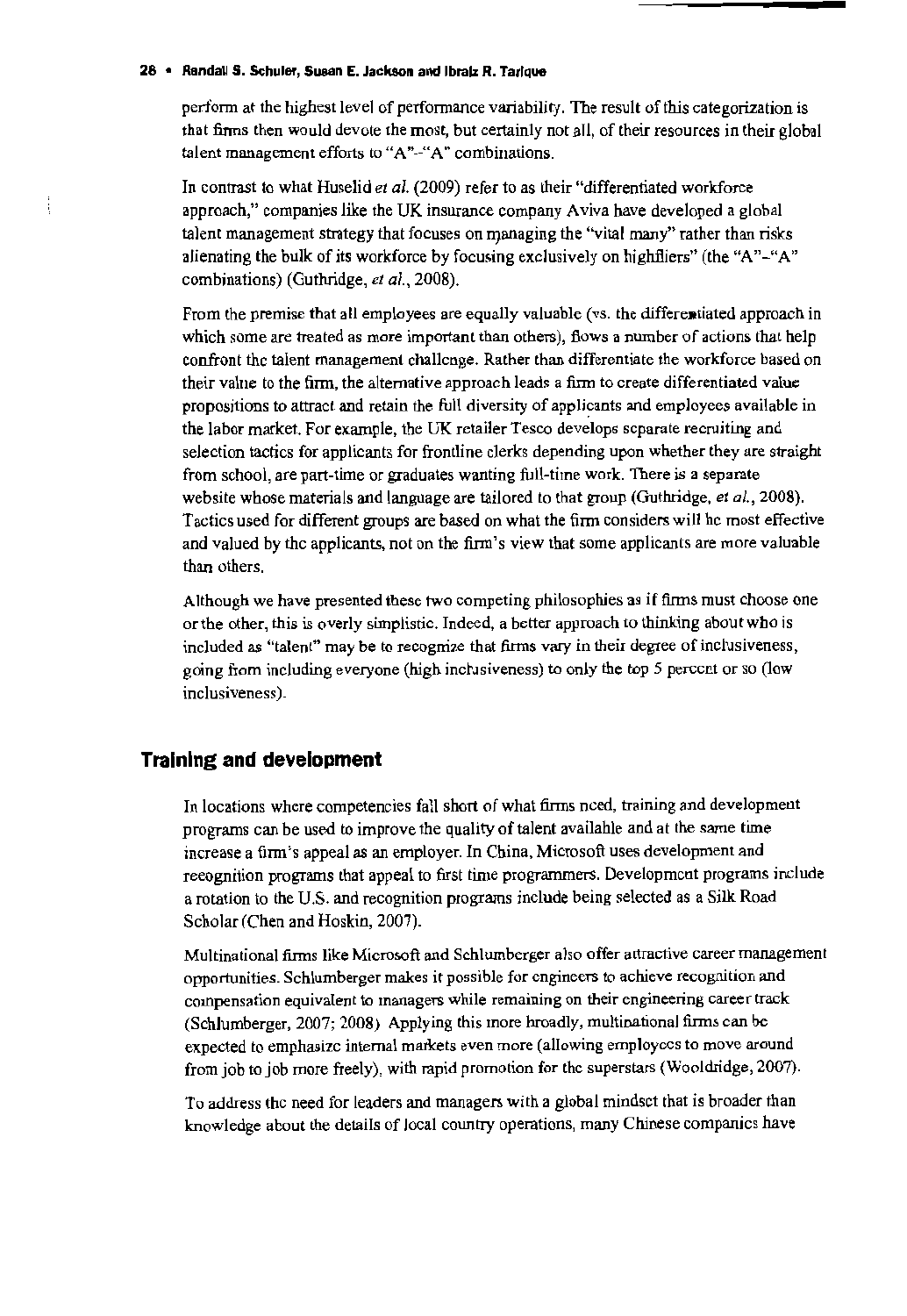begun sending their best managers to intensive management-training programs, such as those offered through a corporate university or business school (Dietz, et al., 2008).

#### **Performance assessment**

Performance assessment is a key ingredient in successful global talent management (Varma, Budhwar and DeNisi, 2008). The performance assessment system at Novartis is central to its global talent management efforts (Siegel, 2008). At the beart of it is a system that grades employees on (a) business results (the "wbat") and (b) values and behaviors (the "how"), While the business results are unique to each business area, the values and behaviors (ten in all) are common across the entire firm. Combining these two performance dimensions results in a nine-box matrix for assessing employee performance. This assessment process takes place within the context of the business perfonnance cycle, whicb begins with the strategic plan for the firm and cascades down to define "What" each business unit is expected to accomplish. Novartis employees receive quarterly performance feedback, participate in selfassessments, engage in devcJopment planning and career discussions. Together, these practices are aimed at improving competencies, motivating talent, determining training needs and establishing a basis for performanee-based pay (Siegel, 2008).

#### **Compensation**

Compensation rates around the world reflect today's dynamic economic and competitive business conditions (U.S. Department of Labor, 2008; Gomez-Mejia and Werner, 2008). In response to multinationals locating in their countries, local companies in China and India. often must pay Western-level salaries (Wooldridge, 2007; Banai and Harry, 2005). Demands for compensation increases by workers in China caused some multinationals to move and/or consider moving operations to Vietnam and Bangladesh, in addition to keeping some of their operations in China, producing what is often referred to as ''China plus one strategy" (Bradsher, 2008).

The recent global economic slowdown has put more pressure on firms to move to lower wage nations, and this trend may continue as global demand contracts and industries find themselves with excess capacity. Nevertheless, as long as the supply of qualified managers is limited in emerging economy nations, firms that wish to expand into those markets will need to offer high salaries in order to secure the talent they need.

At Novartis, pay-for-performance is an important component of their global talent mauagement effort (Siegel, 2008). Using the results of an employee's performance assessment in the mine-box performance matrix, a bonus payout is calculated that recognizes both the individual's performance and the performance of their business unit. Because the market for employees such as those in research and development is global, firms like Novartis set compensation rates at levels that reflect the global cnvironment, even when that means paying salaries that are above the norm in some countries (Siegel, 2008). To help manage compensation costs, however, firms in this situation may locate their operations to second-tier (lower cost) cities. Another tactic is to recruit talent that is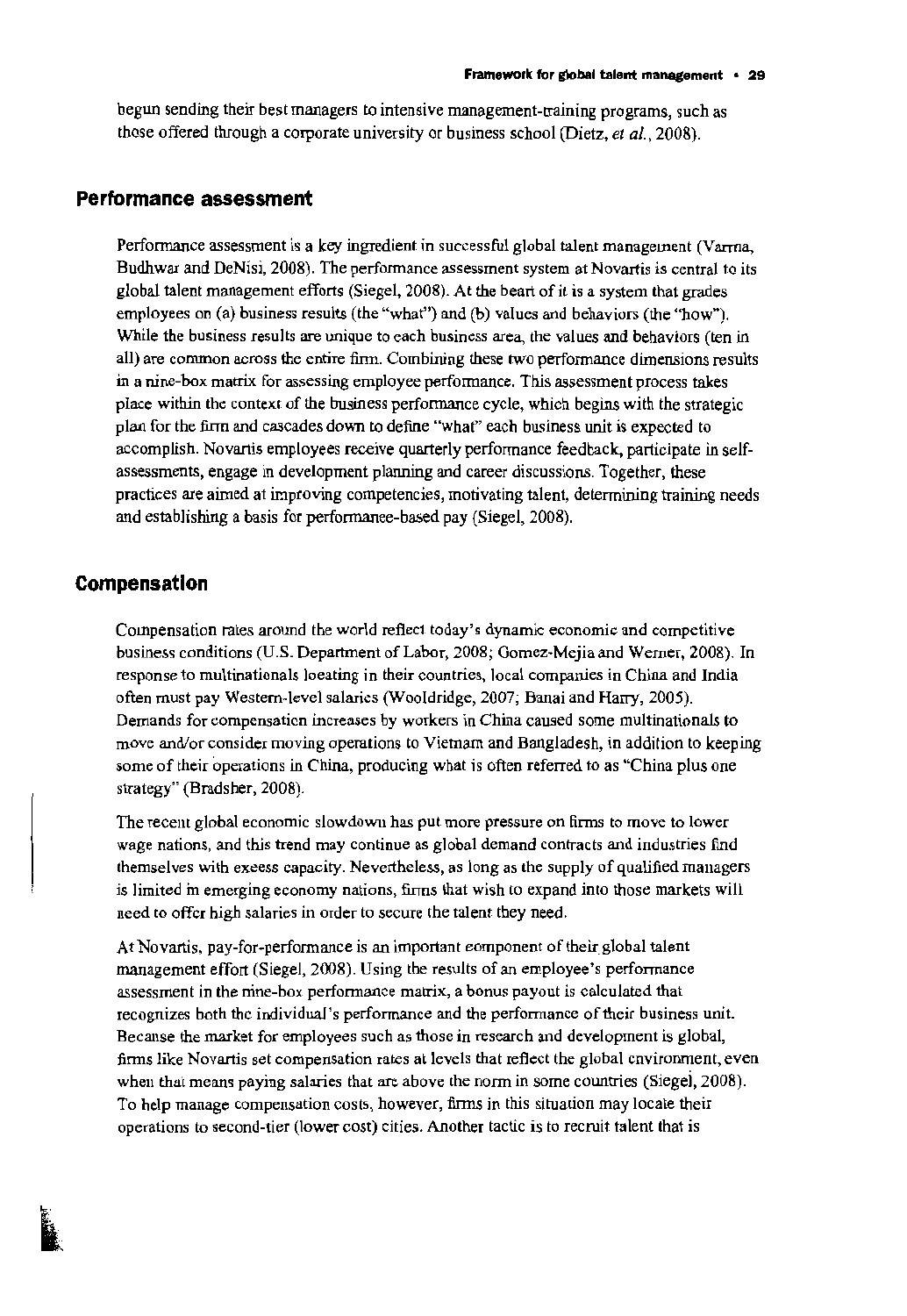#### 30 • Randail S. Schuler, Susan E. Jackson and ibraiz R. Tarloue

currently under-employed (e.g., engineers who are temporarily working as taxi drivers because they have lost their jobs during the economic downturn).

#### Retention

Retaining talent is one of the biggest talent management challenges for global accountancy firms. Historically, annual turnover rates at these firms have been between 15 and 20 percent. In these accountancy firms, a variety of factors contribute to high turnover rates among early-career employees, including long hours, pressure to study during off-hours in order to pass professional certification exams, and an "up or out" partnership model (Harry, 2008). Jim Wall, the managing director of human resources at Deloitte, estimated that every percentage-point drop in annual turnover rates equated to a savings of \$400–\$500 million for the firm (The Economist, 2007). To stem the turnover tide among early-career accountants, some firms have attempted to increase long-term commitment by providing data to employees, showing that employees who stay at least six years with their first employer are likely to earn higher pay at other firms when they do eventually leave (The Economist, 2007). More likely to be effective are retention strategies that include eharacteristics such as: (a) top management making a strong commitment that talent management is a priority for all employees; (b) assessing the efficacy of current recruiting sources; (c) expanding the list of recruiting sources; (d) sourcing talent globally; (e) constantly monitoring labor markets worldwide; (f) establishing diversity programs; (g) establishing accountability amongst managers for retention goals; and (h) rewarding managers for improving talent retention (Guthridge and Komm, 2008; Caye and Marten, 2008; Holland, 2008).

#### **Reduction and removal**

If global economic and financial conditions continue to deteriorate, unemployment will likely spread dramatically (The Economist, January 31, 2009; The Economist, March 14, 2009; Powell, 2009). The ILO estimated that more than 50 million jobs would be lost globally in 2009, and again in 2010. Beeause hiring usually lags hehind economic reeovery, low employment levels were cxpected to persist until at least 2012. Thus the challenge of managing under conditions of surplus talent is likely to be with us for the next few years. Accordingly, "reduction and removal" HR actions are likely to dominate the global talent management agenda of many firms.

Reduction can involve the reduction of work hours, days, overtime, pay levels. pay increases, benefits, new hires and holidays, and also the increased use of attrition, unpaid leave, assignment for local volunteer work, sabbaticals, and contract employees and outsourcing (Mirza, 2008; Boyle, 2009). From these activities firms can reduce their costs and existing employees can retain their jobs. In contrast, removal refers to the use of layoffs or other measures that result in permanent job loss (Hansen, 2009b). Firms have a great deal of choice in how they shrink their workforces, but their choices are not unlimited. For multinationals, decisions about which HR actions to use must reflect the concerns of various unions, governmental regulations, cultural norms and corporate values.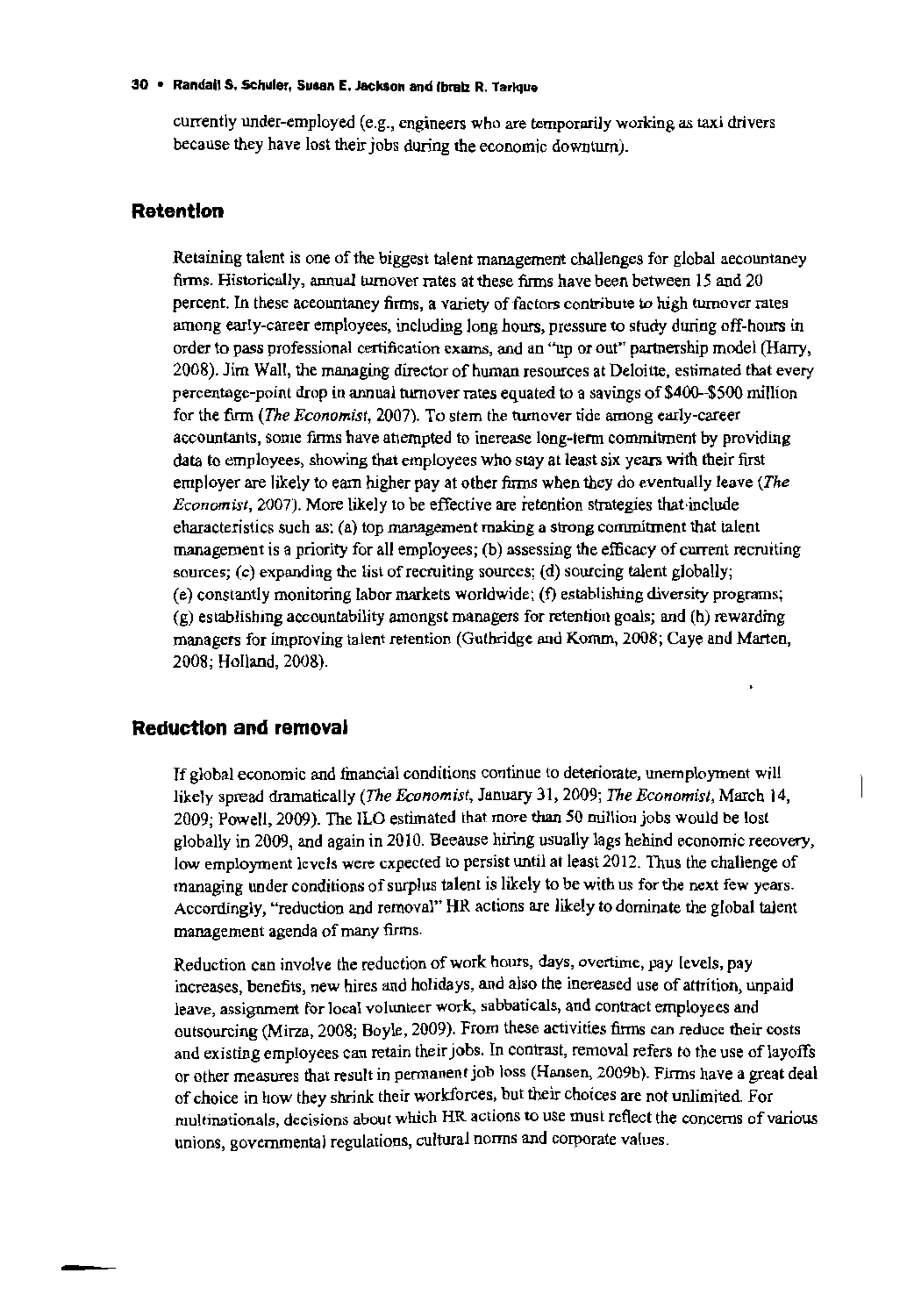# Integrated and flexible systems of HR actions for globel talent management

As this brief summary of possible HR actions suggests, multinational finns must make an array of decisions about how to manage their global talent. Ideally, the HR actions they select reflect both the specific challenges facing the firm currently and consideration of future challenges that are likely to arise as economic conditions change over time. Although the recent economic downturn has slowed business globally, firms still need to hire and manage their talent in anticipatioo of future needs. Furthermore, the selection of particular HR actions is likely to be most effective in firms that adopt a systemie approach to global talent management. That is, HR actions need to be mutually supportive and internally eonsistent with each other, while also fitting firm characteristies such as top management leadership, vision, values, strategy, size, culture and industry.

In a study entitied *The War/or 1'alent* (Michaels. *eta!.,* 2001), it was found that HR professionals spent a great deal of their time formulating and managing tbe traditional HR policies and practices such as recruiting, selecting, training, performance appraisal and compensation. While these are important for addressing talent management ehallenges, their effectiveness results from being linked with the firm's strategies and directions, and this linkage was found to be Jacking. "HR underperforms in companies where its capabililies, competencies, and focus are not tightly aligned with the eritical business priorities" (Rawlinson, *et aL,* 2008: 23). Additionally, the study cooc[uded that most HR professionals need to do a better job of measuring the impact of HR actions using metrics that are aligned with business strategies. Thus, for example, a finn might track the perfonnance reeords of employees who have participated in global management training programs and eompare them to those who have developed global skills on the job and/or eompare them to people with no global exposure, using performance metrics that reflect desired strategic business outcomes such as revenue, profit targets or retention of direct reports.

# Results of effective global talent management

As shown in Figure 2.1 there arc several potential results likely to follow from HR actions that successfully address a firm's global talent challenges. In particular, we have argued that addressing the challenge ofglobal talent management improves the firm's success in having the right people in the right place at the right time with the needed competeneies and motivation and at the right price at all levels and all locations (positions) of the firms (Lane and PoUner, 2008; Gnthridge, *at al\_,* 2008).10 time, these effeets accumulate and deepen tbe fum's bencb strength (or future positioning) for all positions the company. both anticipated and unanticipated, in all current and future locations around the world (Rawlinson, *at ai., 2008).* 

In the short term, successful HR actions may provide a firm with a temporary advantage over competitors. In the long term, as the firm's global talent management system matures and as learning about how to manage global talent becomes embedded in organizational systems, it may be possible for the firm to establish a sustainable global competitive advantage. Sustainability of competitive advantage is never assured, because the drivers of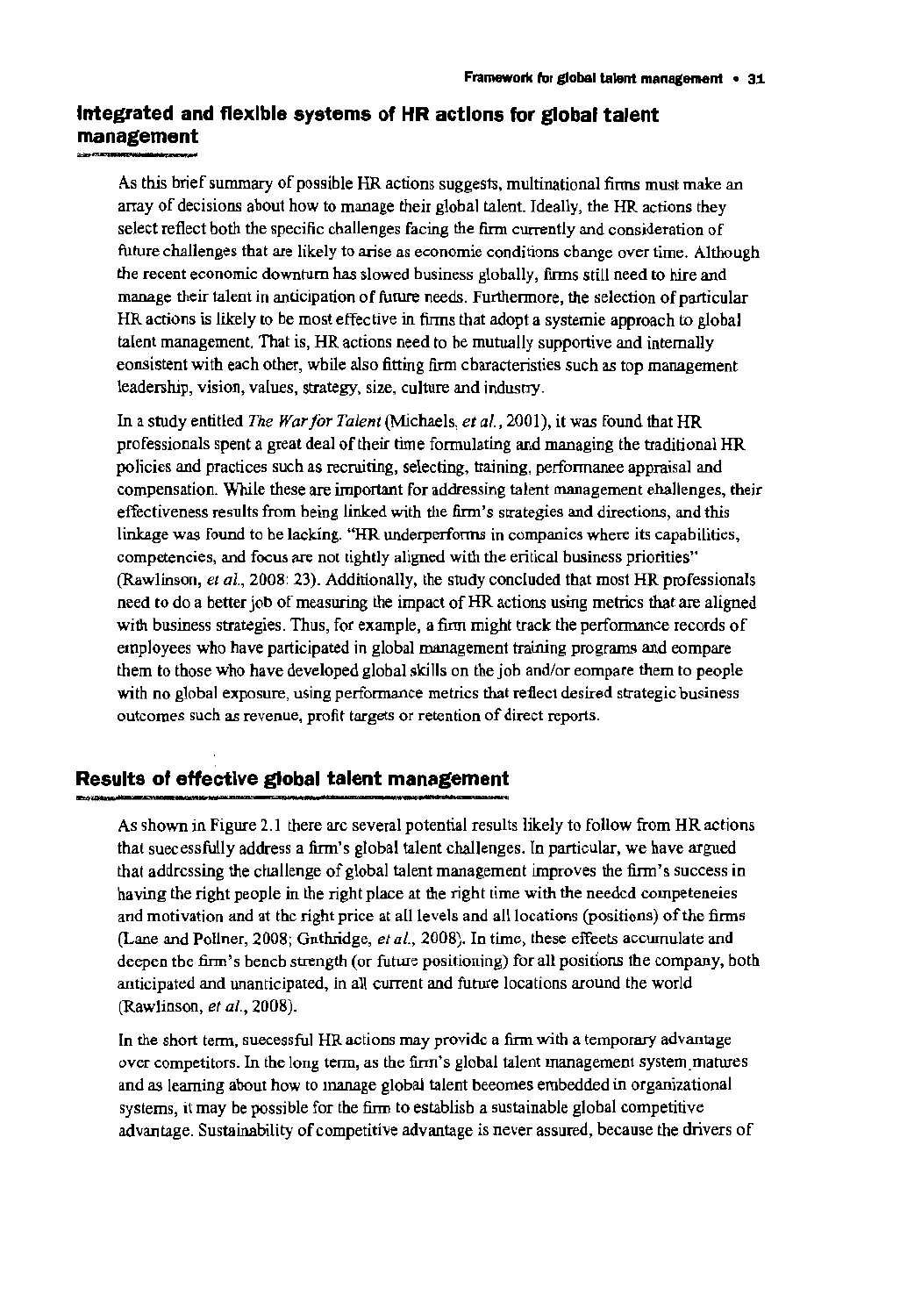#### 32 • Randall S. Schuler, Susan E. Jackson and Ibraix R. Tarique

global talent management are likely to change continually (Porter, t98S; Daniels, et ai, 2007). Nevertheless, as firms gain experience and begin 10 develop the competencies needed for global success, they simultaneously position themselves to adapt as changing conditions require in the future. The development of such a virtuous cycle of effects seems more likely to occur in firms that take actions specifically designed to train and develop the firms' leaders and HR managers (Caye and Marten, 2008; Guthridge, *er aL, 2008).* 

# Barriers to global talent management

It seems apparent that multinational firms have good reason to invest considerable resources in meeting the global talent challenges they face, but success in this endeavor remains elusive. Based on the responses of more than  $1,300$  executives worldwide, Guthridge, et al. (2008) identified several barriers to the use of HR actions for global talent management. Many of these barriers to successful talent management exist for domestic firms, but they become more complex and difficult to overcome in global firms. The barriers include:

- the fact that senior managers do not spend cnough time on talent management, perhaps thinking that there are other more pressing things to be concerned with;
- organizational structures, whether based on regions, products, or functions, that inhibit collaboration and the sharing of resources across boundaries;
- middle and front line managers wbo are not sufficiently involved in or responsible for employees' eareers, perhaps because they see these activities as less important than managing the business, and/or because they require such a long-term perspective;
- managers are uncomfortable and/or unwilling to acknowledge performance differences among employces—a step that is required in order to take actions to improve performance;
- managers at all levels who are not sufficiently involved in the formulation of the firm's talent management strategy and therefore have a limited sense of ownenmip and understanding of actions designed to help manage the fum's global talent;
- $\bullet$  HR departments that lack the competencies needed to address the global talent challenge effectivety. and/or jack the respect of other executives whose cooperation is needed to implement appropriate HR actions.

While there are many barriers to overcome, multinational firms such as IBM, Toyota. Procter  $\&$  Gamble, Novartis, Thyssen Krupp, and Schlumberger have shown that success is possible with the commitment, leadership and involvement of the top management (Farndale, Scullion and Sparrow, 2010; Takeuchi, Osono and Shirnizu, 2008; Lane and Pollner, 2008; Palmisano, 200?).

#### Conclusion

.<br>Malai wa Tanzania

Many of the most pressing global challenges facing global firms today are directly related to human capital challenges, and more specifically global talent challenges (Rawlinson, *et al.*, 2008; Adecco, 2008; Walker, 2007; Scott, et al., 2007; Price and Turnbull, 2007;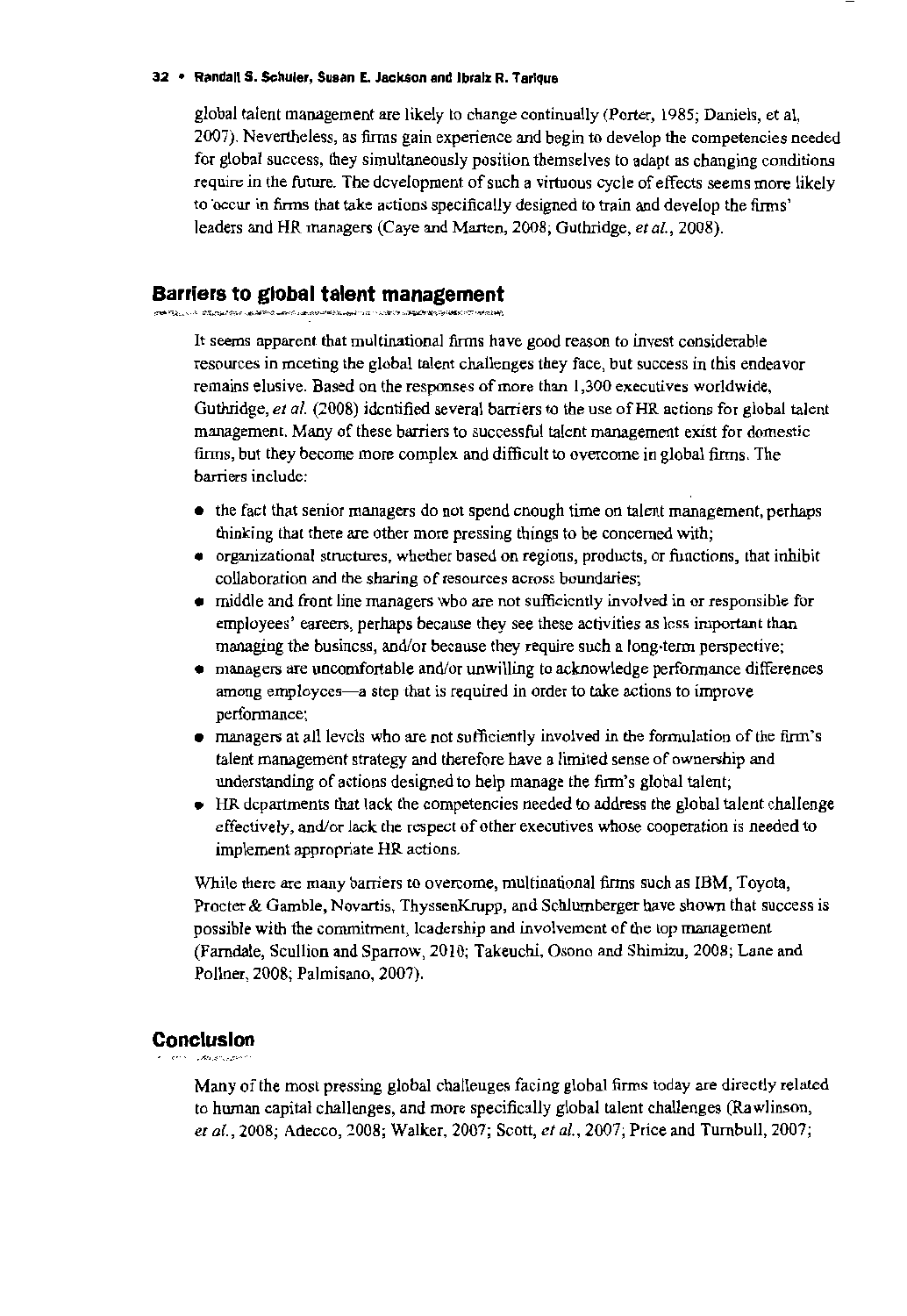Scullion and Collings, 2006). These global talent challenges arise due to the ever-changing characteristics of the environment. In particular, among the major drivers are: enhanced globalization, evolving demographics, the need for more competencies and motivation, and the growing shortage/surplus of needed competencies and motivation. For firms throughout the world, ihe changing environment-panicularly during volatile economic and financial periods of boom-and-bust such as those experienced in recent years-presents both global talent challenges and an opportunity to gain a sustainable global competitive advantage (Porter, 1985; Cairns and Sliwa, 2008), In this chapter we have sought to provide a brief overview of possible HR actions that can be used to bnild an integrated and flexible system for global talent management, and described some of the barriers to success in this endeavor. The greatest challenge may simply be the need for firms to be relentless in their efforts to effectively manage global talent, fot even when success is achievcd in thc near term, new HR actions will soon be required simply to stay one step ahead of competitors. For the HR profession, an immediate challenge is to develop the supply of HR talent with the competencics and motivations required to understand the drivers that create global talent management challenges, develop systems that are tailored to address a particular firm's specific glohal talent needs, and work in partnership with the senior management team to ensure a close linkage between HR actions programs and the strategic objectives of the finn.

#### Acknowledgment

\* The authors wish to express thanks for preparatory comments and suggestions to Clemens Brugger, Gary Bruton, Dave Collings, Tim Devinney, Bill Guth, Wes Harry, Mike Hitt, Paul Sparrow, Mark Saxer, Hngh Scullion, Ken Smith, Rosalie Tung and Nadia Wicki. Supported by a grant from the School of Management and Labor Relations, Rutgers University.

# References

Adecco (2008). The *Next Decade's Talent War*. Geneva: Adecco.

- Banai, M. and Harry, W. (2005). Transnational managers : a different expatriate experience. International *Studies oj"MaMgemenf and Organization* 34 (3): 96-120.
- Beechler, S. and Woodward, I.C. (2009), Global talent management. Journal of International *Management* (in press).
- Boyle, M. (2009). Cutting C05ts whhout cutting jobs, *Business Week,* March 9:55.
- Bradsher, K. (2008). Investors seek Asian options to costly China. *The New York Times*, June 18: A 20.
- Brannen, M.Y. (2008). What would it take for Japanese managers to be globally agile? Pressing concerns for Japanese talent management. Paper presented at the Academy of Management Annual Conference, 9-13 August, Anaheim, CA.
- Cairns, G. and Sliwa, M. (2008). *A Very Short, Fairly Interesting and Reasonably Cheap Book about International Business*. London: Sage.
- Cappelli, P. (2008). *Talent on Demand*. Harvard Business Sehool: Boston.
- Caye, J-M. and Marten, I. (2008). *Talent Management*. The Boston Consulting Group: Boston.
- Chen, W. and Hoskin, J. (2007). Multinational eorporations in China: Finding and keeping talent. SHRM: Oetoher:  $1 - 4$ .
- Courtney, H. (2008). A fresh look at strategy under uncertainty: an interview. *McKinsey Quarterly*, December.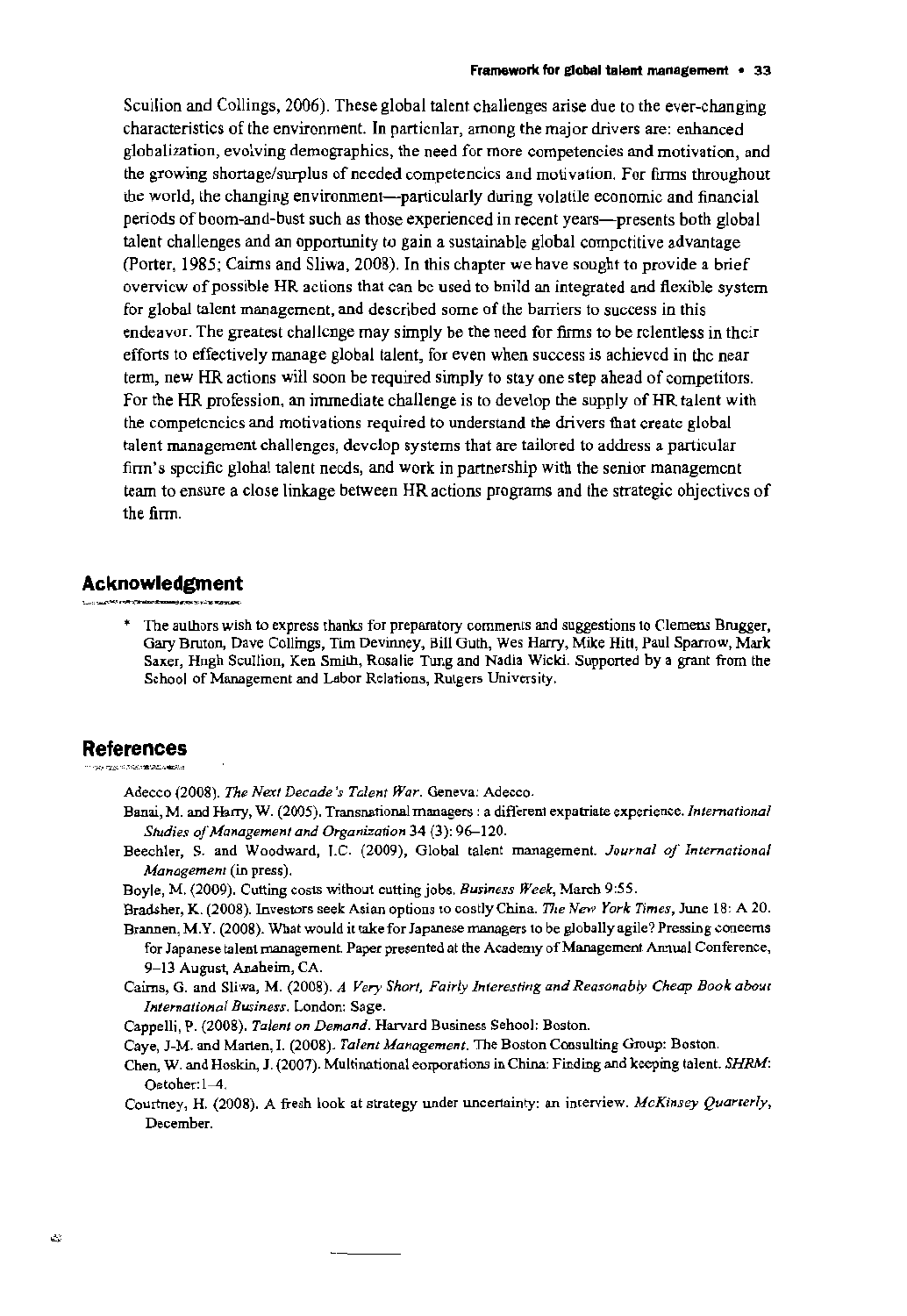#### 34 • Randall S. Schuler, Susan E. Jackson and Ibraiz R. Tarique

Coy, P. and Ewing, E. (2007). Where are all the workers? Business Week, April 9: 28-31.

- Daniels, J.D., Radebaugh, L.H. and Sullivan, D.P. (2007). International Business: Environment and Operations. Upper Saddle River, NJ: Pearson/Prentice-Hall.
- Dickmann, M. and Baruch, Y. (2010) Global Career Management. London: Routledge.
- Dietz, M.C., Orr, G., and Xing, J. (2008). How Chinese companies can succeed abroad. McKinsey Quarterly, May.
- Deutsch, C. (2008). At home in the world. The New York Times, February 14: C1, C4.
- Downie, A. (2008). Wanted: skilled workers for a growing economy in Brazil. The New York Times: C1; 5.
- Dunning, J. (2000). The eclectic paradigm as an envelope for economic and business theories of MNE activity. International Business Review, 9: 163-190.
- Dye, R., Sibony, O. and Viguerie, S.P. (2009). Strategic planning: Three tips for 2009. The McKinsey Quarterly, April.
- The Economist (2006a). The battle for brainpower. The Economist, October 5,
- The Eeonomist (2006b). The CEO's role in talent inanagement: How top executives from ten conntries are nurturing the leaders of tomorrow. The Economist, London: The Economist Intelligence Unit.
- The Economist (2007). Accounting for good people. The Economist, July 21: 68-70.
- The Economist (2009). Swinging the axe. The Economist, January 31: 69-70.
- The Economist (2009). Turning their backs on the world. The Economist, February 21: 59-61.
- The Economist (2009). Managing in a fog. The Economist, February 28: 67-68.
- The Economist (2009). When jobs disappear. The Economist, March 14: 71-73.
- Engardino, P. (2007). India's talent gets loads of TLC. Business Week, August 20 and 27: 52-53.
- Engardio, P. and Weintraub, A. (2008). Outsourcing the drug industry. Business Week, September 15:  $49 - 53$ .
- Ewing, E. (2008). Nokia's new home in Romania. Business Week, January.
- Famdale, E., Scullion, H. and Sparrow, P. (2010). The role of the corporate HR function in global talent management. Journal of World Business: 46, #2.
- Fernández-Araoz, C. (2009). The coming fight for executive talent. Business Week, Dceember.
- Friedman, T. L. (2005). The World is Flat. New York: Farrar, Straus and Giroux.
- Ghemawat, P. and Hout, T. (2007). Redefining Global Strategy. Boston: Harvard Business School Press.
- Gomez-Mejia, L. and Werner, S. (2008). Global Compensation. London: Routledge.
- Gupta, A. and Govindarajan, V. (2001). Converting global presence into global competitive advantage. Academy of Management Executive, 15: 45-58.
- Guthridge, M. and Komm, A.B. (2008). Why inultinationals struggle to manage talent. The McKinsey Quarterly, May: 1-5.
- Guthridge, M., Komin, A.B., and Lawson, E. (2008). Making talent management a strategic priority. The McKinsey Quarterly, January: 49-59.
- Hamm, S. (2008). International isn't just IBM's first name. Business Week, January.
- Hansen, F. (2009a). Downturn dilemma. Workforce Management, February 16: 29-30.
- Hansen, F. (2009b). HR in the downturn. Worldforce Management, February 16: 16.
- Harry, W. (2007). Employment creation and localization: The erucial human resources issues for the GCC. International Journal of Human Resource Management, 18 (1): 132-146.
- Harry, W. (2008). Personal communication, 1 October 2008.
- Herbst, M. (2009). A narrowing window for foreign workers? Business Week, March 16: 50.
- Huselid, M. A., Beatty, R. W. and Becker, B. (2009). The Differentiated Workforce. Boston: Harvard **Business School Press.**
- Hill, C.W.L. (2007). International Business: Competing in the Global Marketplace, 6th edition, New York: McGraw-Hill/Irwin.
- Holland, K. (2008). Working all coruers in a global talent hunt. The New York Times, February 24: 17. IBM (2008). The Enterprise of the Future. New York: IBM.
- Jackson, S.E., Hirt, M.A. and DeNisi, A. (2003). Manoging Knowledge for Sustained Competitive Advantage. San Francisco: Jossey-Bass.
- Jackson, S.E., Schuler, R.S., and Werner, S. (2009). Managing Human Resourcess, 10th edition, Mason, OH: Cengage, Southwestern Publishing Company.
- Kearney (2008). Globalization 3.0, Boston: A.T. Kearney.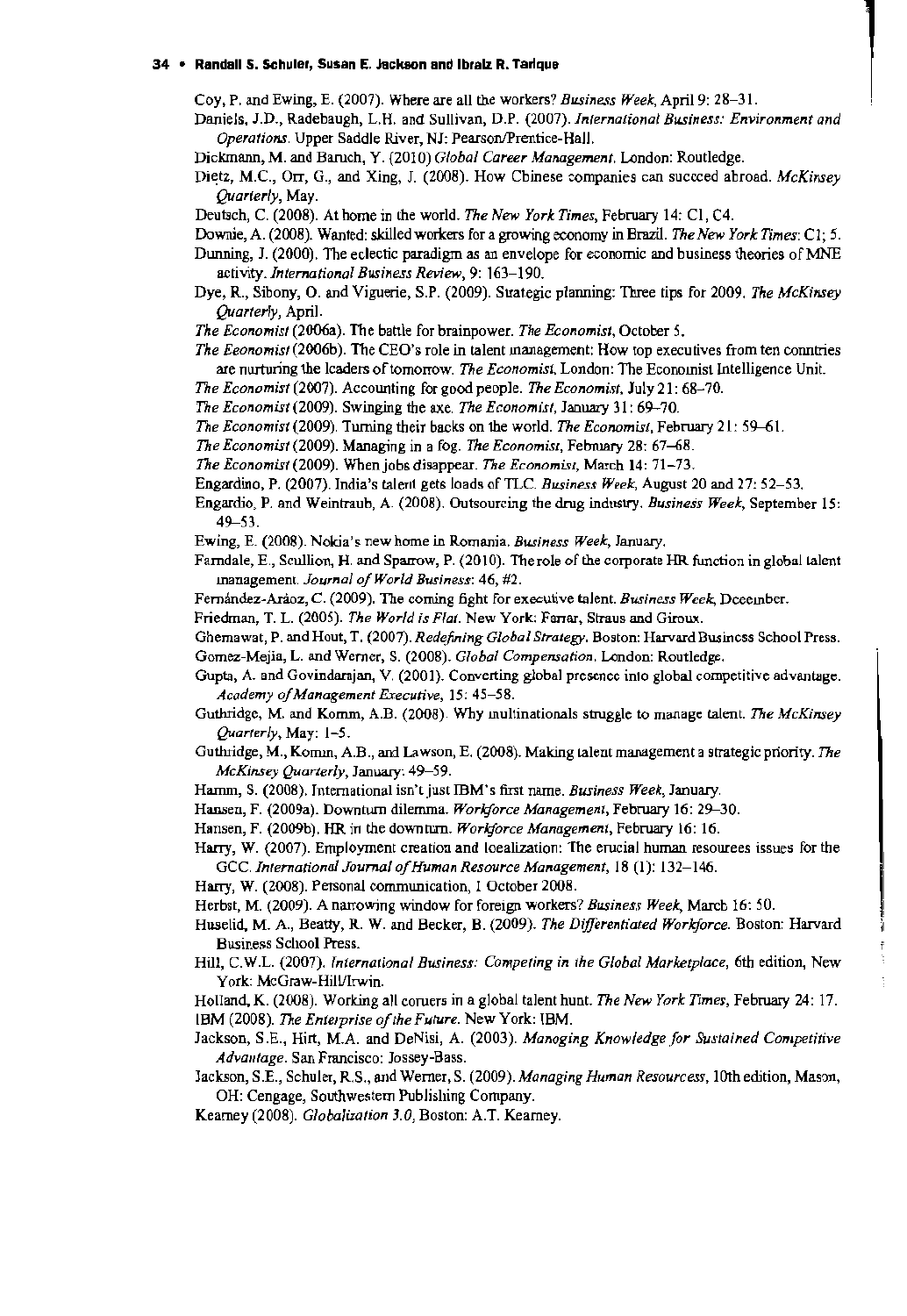- Krugman, P. (1979). A model of innovation, technology transfer, and the world distribution of income. The Journal af Political Economy, 87 (2): 253-66.
- Krugman, P. (1981). Intraindustry specialization and the gains from trade. The Journal of Political Есопоту, 89 (4): 959-73.
- Lane, K. and Pollner, F. (2008). How to address China's growing talent shortage. McKinsey Quarterly,  $3:33 - 40.$
- McGregor, J. (2009). A pink-slip pandemic. Business Week, March 23 & 30: 14.

MeGregor, J. and Hamm, S. (2008). Managing the global workforce. Business Week, January 28: 36-51.

- Manpower (2008a). Borderless Workforce Survey. Manpower White Paper.
- Manpower (2008b). Confronting the Talent Crunch. Manpower White Paper.
- Mendenhall, M.E., Osland, J.S., Bird, A., Oddou, G.R. and Maznevski, M.L.G (2008). Global Leadership: Research, Practice and Development. London: Routledge.
- Michaels, E., Handfield-Jones, H. and Axelrod, B. (2001). The War for Talent. Boston: Harvard Business School Press.
- Mirza, B. (2008). Look at alternatives to layoffs, SHRM On-line, December 29.
- Mohn, T. (2009). The long trip home. The New York Times, March 10: D 1,5.
- Nag, R., Hambrick, D.C., and Chen, M-J. (2007). What is strategic management, really? Inductive derivation of a consensus definition of the field. Strategic Management Journal, 28: 935-955.
- National Commission on Adult Literacy (2008). Reach Higher America: Overcoming Crisis in the U.S. Workforce. Washington, D.C.: National Commission on Adult Literacy, June.
- Palmisano, S. (2007). The globally integrated enterprise. Foreign Affairs, 85, 3: 127-136.
- Porter, M. (1985). Competitive Advantage: Creating and sustaining superior performance. New York: Free Press.
- Powell, B. (2009). China's hard landing. Fartune, March 16: 114-120.
- Preston, J. (2008). Visa application period opens for highly skilled workers. The New York Times, April  $1, A:5.$
- Price, C. and Turnbull, D. (2007). The organizational challenges of global trends: A McKinsey global survey. McKinsey Quarterly, May.
- Rawlinson, R., McFarland, and Post, L. (2008). A talent for talent. Strategy + Business, Autumn: 21-24.
- Roach, S. (2009). Testimony before the Chinese American Committee on Economic and Security, February 17.
- Schlumberger Annual Reports (2007; 2008)
- Schuler, R. S. and Tarique, I. (2007). International HRM: A North America Perspective, a Thematic Update and Suggestions for Future Research. International Journal of Human Resaurce Management, May: 15-43.
- Scott, V., Schultze, A., Huseby, T., and Dekhane, N. (2007). Where Have all the Warkers Gone? Chicago: A.T. Kearney.
- Scullion, H. and Collings, D. (2006). Global Staffing Systems, Routledge: London.
- Sengupta, S. (2006). Skills gap threatens technology boom in India. The New York Times, October 17: A1; A6.
- Siegel, J. (2008). Global talent management at Novartis. Harvard Business School (Case #9-708-486).
- Stephenson, E. and Pandit, A. (2008). How Companies Act on Global Trends: A McKinsey Global Survey, Boston: McKinsey.
- Strack, R., Baier, J., and Fahlander, A. (2008). Managing demographic risk, Harvard Business Review, February: 2-11.
- Strack, R., Dyer, A., Caye, J-M., Minto, A., Leicht, M., Francocur, F., Ang, D., Bohm, H. and McDonnell, M. (2009). Creating competitive advantage: How to address HR challenges worldwide through 2015 (BCG/World Federation of People Management Associations: Special Report).
- Takeuchi, H., Osono, E., and Shimizu, N. (2008). The contradictions that drive Toyota's success. Harvard Business Review, June: 96-104.
- Tarique, I. and Schuler, R.S. (2010). Framework and review of global talent management and suggestions for future research. Journal of World Business, H. Scullion and D. Collings (special guest editors), 46, #2.